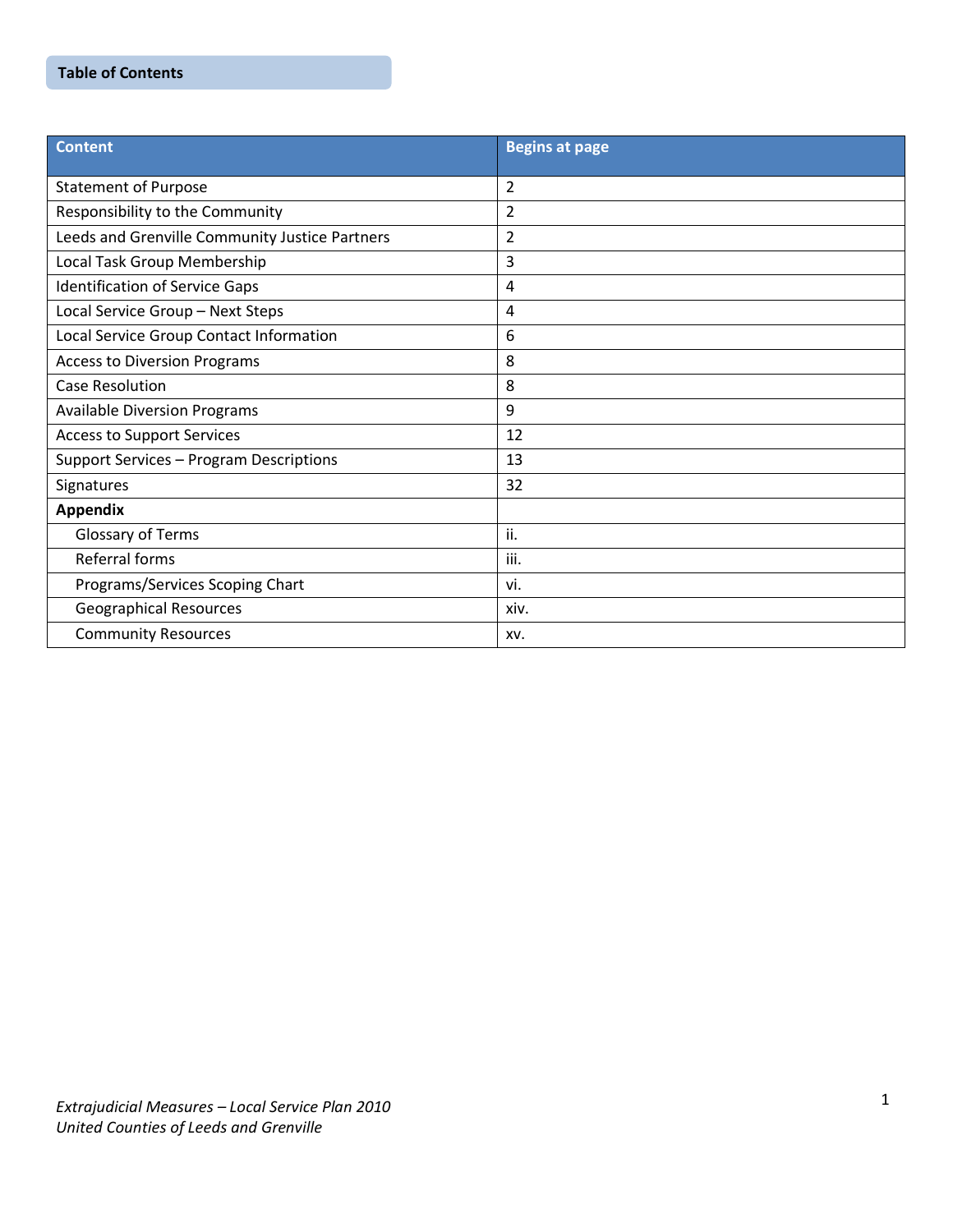## **Statement of Purpose**

The purpose of this document is to promote an integrated system in the United Counties of Leeds and Grenville for youth justice Extrajudicial Measures (EJM) diversion, through police and Crown referral. Comprehensive service provision offered through a continuum of programs, services and community supports that respond to the needs of youth in conflict with the law. Extrajudicial Measures must be delivered in a timely fashion and provide fair, proportionate accountability, in accordance with the principles (s.4) of the Youth Criminal Justice Act (YCJA).

## **Responsibility to the Community**

The youth criminal justice system must take into account the interests of victims, foster responsibility and ensure accountability through meaningful consequences and effective rehabilitation and reintegration of the offender back into the community.

## **Leeds and Grenville Community Justice Partners**

Leeds and Grenville are United Counties comprised primarily of rural territory. The county seat is in Brockville and there are three primary satellite communities (Kemptville, Prescott and Gananoque). Leeds and Grenville is distinctive in that it is separated from the United States only by the St. Lawrence River and is transected by the 401 highway.



The Local Task Group was formed as an expansion of the pre-existing Youth Justice Steering Committee. Currently, our mandate is to:

- Break down silos of communication amongst the justice partners;
- Share information about existing programs;
- Collaboratively plan for the implementation of new programs in our area to avoid duplication of services
- Collaboratively problem solve targeting youth who are currently involved (or at risk of becoming involved) with the justice system

# *Therefore, the Leeds and Grenville Community Justice Partners have, in effect, been the Local Task Group for this area since at least 2006.*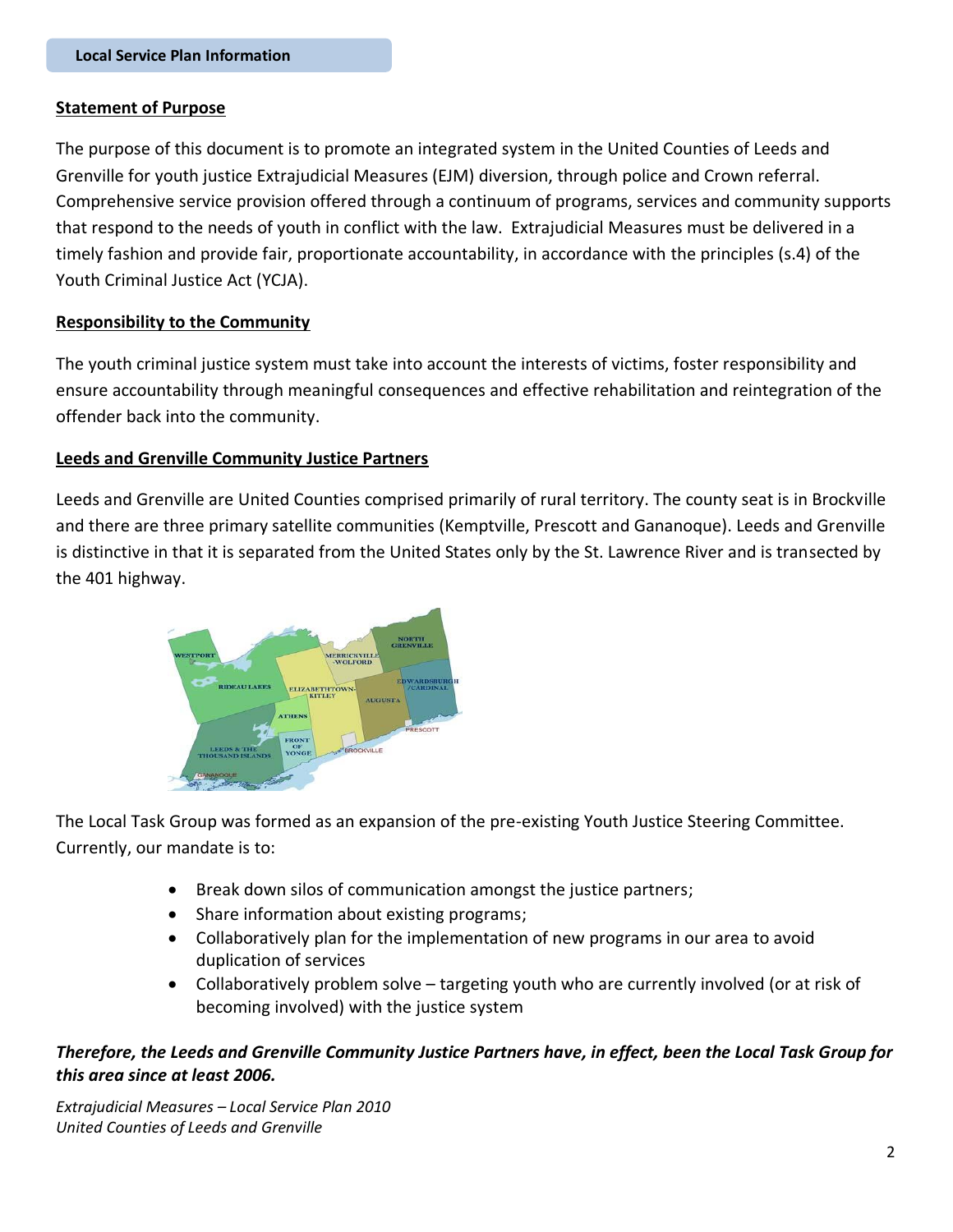#### **Local Task Group Membership**

- RNJ Youth Services
- Ministry of the Attorney General Crown Attorney's Office
- Ministry of Children and Youth Services Youth Probation and Regional Office
- Brockville Police Service
- Ontario Provincial Police Leeds and Grenville detachments
- Gananoque Police Service
- Employment and Education Centre
- Catholic District School Board of Eastern Ontario
- Upper Canada District School Board
- Tri County Addiction Services
- Children's Mental Health of Leeds and Grenville
- Catholic District School Board of Eastern Ontario
- Canadian Mental Health Association of Leeds and Grenville
- Family and Children's Services of Lanark, Leeds and Grenville
- Every Kid in Our Communities
- Victim Services of Leeds and Grenville (VCARS)
- St. Lawrence Youth Association
- Community Care Access Centre
- Heads Up Early Intervention Psychosis Program
- Legal Aid Ontario
- Elizabeth Fry Society of Ottawa
- Victim Witness Assistance Program (VWAP)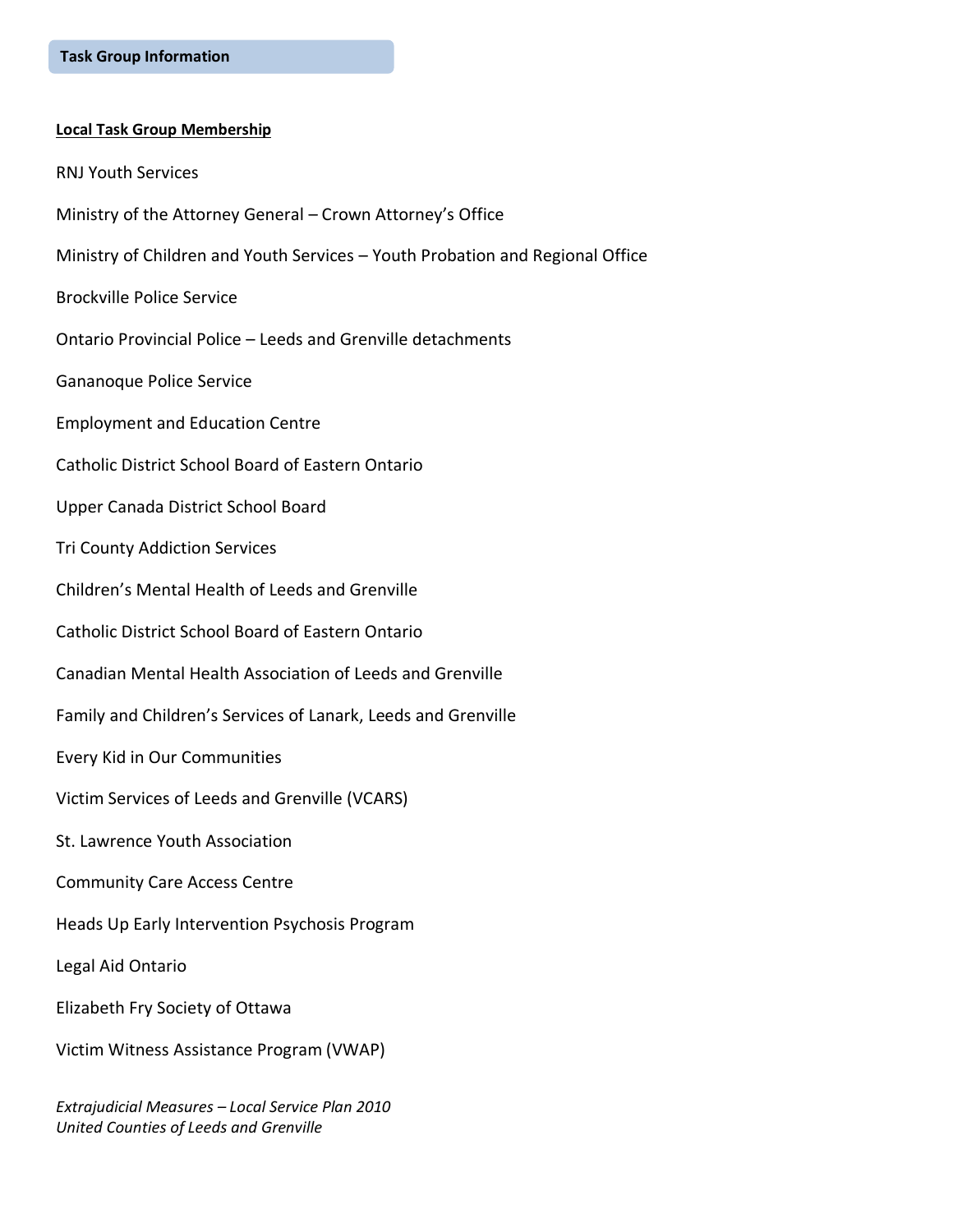# Connect Youth

Lanark, Leeds and Grenville District Health Unit (Triple P)

Awkwesasne Youth Services

Girls Inc.

Judges, defence counsel and legal aid are kept advised at all times. Periodically, they provide us with input. The Crown meets with Mr. Justice Anderson on a regular basis.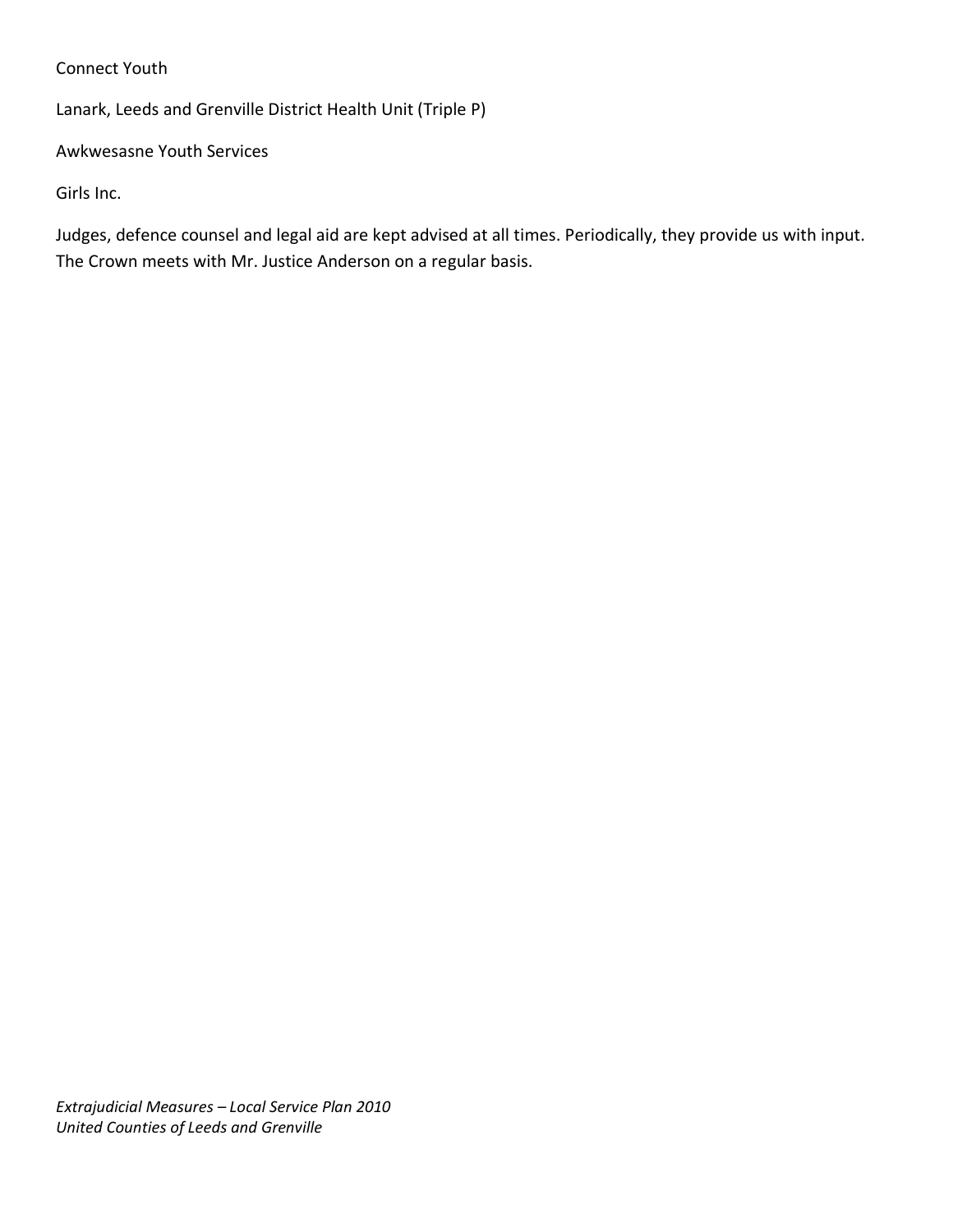#### **Identification of Service Gaps**

The Local Task Group has identified the following as service gaps within our community:

- 1. Communication
- 2. Housing
- 3. Threat Assessment
- 4. Transportation
- 5. Mental Health Diversion
- 6. Triage
- 7. Literacy
- 8. Treatment for Substance Abuse
- 9. Services for specialized populations

#### **Local Task Group – Next Steps**

We would hope to target areas where children who could best use these programs are most likely to be found. Secondly, we would hope to assist other workers in our community in reaching those children. Therefore (at least in short term) our goals were.

1. **Communication** – to continue to increase membership in the Local Task Group and to encourage frank communication between the members. Privacy is always to be respected.

There is a proliferation of group homes in our area, several of which include aboriginal populations; and those numbers are increasing. Further, there is abdication of responsibility by the partners of parental responsibility. There is a huge need for education, collaboration, and cooperation between police, social agencies and the group homes. As well, we need to increase services.

- 2. **Housing** Fresh Wind Community Residence has recently been established in our community with the support of our Local Task Group. It is establishing a home environment for "couch surfers". Currently, there are no beds (crisis or otherwise) anywhere in our counties for youths who do not have a roof over their heads.
- 3. **Threat Assessment** A Threat Assessment Training Session has been planned for early 2010. Our community will work together to create a Threat Assessment Protocol in Leeds and Grenville and to train the first wave of champions for the implementation of a comprehensive Threat Assessment Protocol within our school system.
- 4. **Transportation** Every Kid in Our Communities is completing a transportation report which will be presented to the Local Task Group for review. It is hoped that by the end of 2010, transportation resources will be made available to assist all partners in providing programming.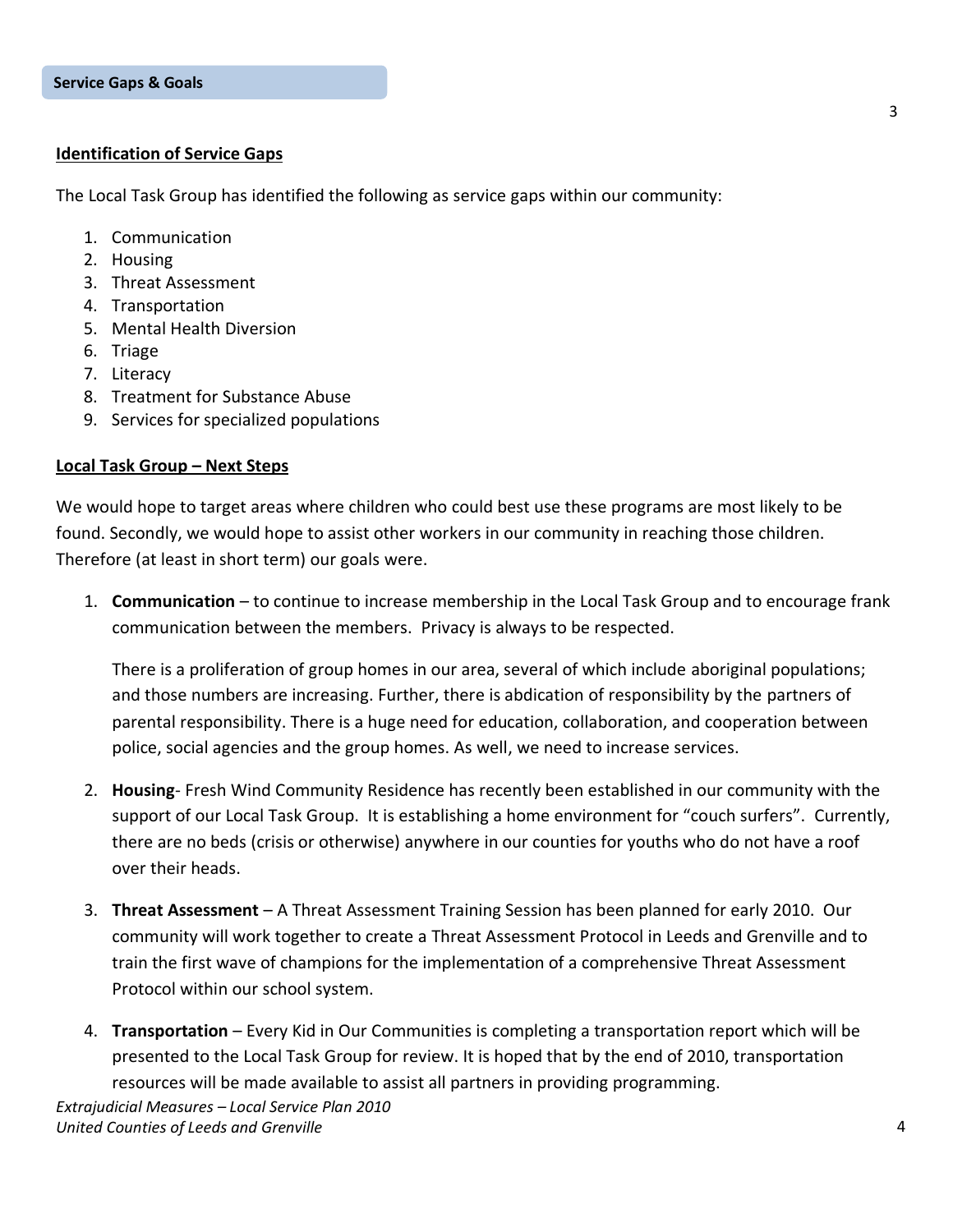Currently, there is inter-city transportation in Brockville only and there is absolutely no intra-city transportation anywhere in the United Counties. This provides an insurmountable hurdle for the provision of services in a rural environment, unless addressed.

- 5. **Mental Health** Leeds and Grenville is fortunate that it has an entrenched adult mental health diversion program with a full time worker assigned to the court system. That worker is funded by the Ministry of Health who's mandate includes individuals 16 years of age and older. Therefore, there is a dearth of resources for 12-16 year olds who are involved in the justice system. However, the Local Task Group has identified a pressing need for mental health intervention entrenched in the court system. Child and Youth Wellness Centre of Leeds and Grenville provides counselling and treatment opportunities within the community and has expressed a desire to provide mental health diversion within the court system; however, there is no funding. Mental health diversion would provide a new pathway to EJM/EJS and could be seen as an alternative to custody initiative. Within the next 12 months, the Local Task Group would like to see a mental health diversion worker for youth established.
- 6. **Triage** In the past 12 months, we have had 2 suicides amongst our YCJA population and numerous attempts. Also, there are some extremely high needs multi-systemic children who are involved in the justice system. Triage has been identified by the Local Task Group as enabling the justice partners to proactively assist those youths by identifying them, identifying the programs they are currently involved in, identifying programs that could assist the youth in the future, and attempting to ensure that there are a reduced number of victims involved.
- 7. **Literacy** St. Lawrence College has just accessed a grant to work on literacy with adolescents and adults. It is hoped that this information will be available to the Local Task Group within the year 2010 and the Task Group would be able to formulate a plan to meet this ever growing need.
- 8. **Substance Abuse** Recently in Leeds and Grenville, the OPP have established a Highway Enforcement Action Team (HEAT) with the expressed mandate of providing interdiction for the active transportation of contraband along the 401 highway. That contraband increasingly includes high level drugs that are being made available to the youth in our community. A similar situation arises as a result of the close proximity of the United States border. Substance abuse is on the rise everywhere and is a significant criminogenic factor. Although TriCounty Addiction Service is funded to provide assessment and community based counselling to persons aged 10 to 99, services for youth are hindered by lack of capacity for outreach. Youth and families are requested to attend services at TriCounty's offices in Brockville and Smiths Falls. Lack of transportation for persons in Leeds and Grenville restricts access to addiction services by rural youth and their families.
- 9. **Services to specialized populations –** There is a desperate need for court diversion services in the fields of mental health, addictions, aboriginal services and French speaking services.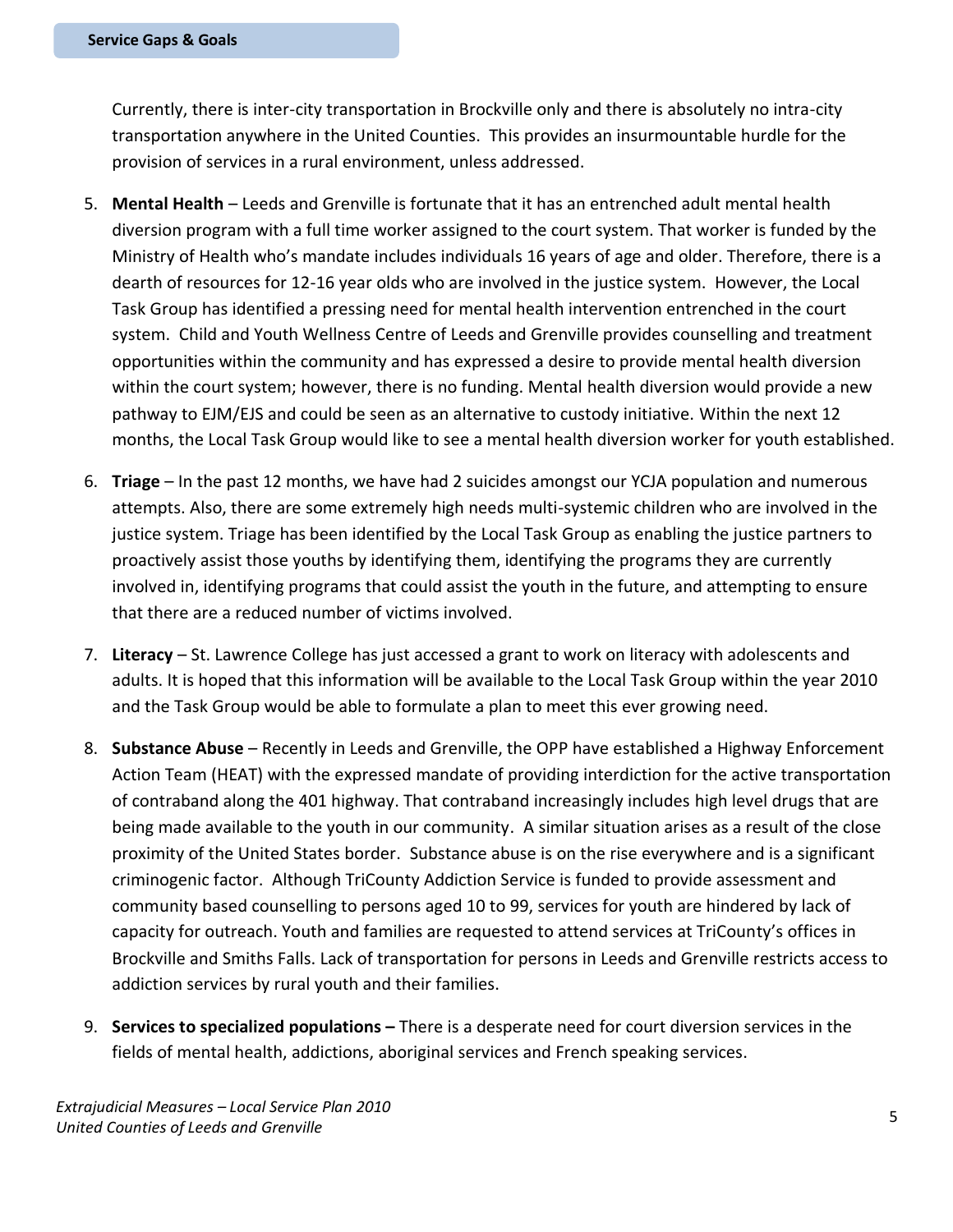Local Service Group Contact Information:

| <b>RNJ Youth Services</b>                                | Ministry of Children and Youth Services -           |
|----------------------------------------------------------|-----------------------------------------------------|
| 187 King Street East                                     | <b>Youth Probation</b>                              |
| Brockville, ON K6V 3R6                                   | 2211 Parkedale Ave. - Suite 2                       |
| Contact person: Sue Poldervaart, Executive Director      | Brockville, ON K6V 6B2                              |
| Phone: 613-342-4238                                      | Contact Person: Candace Kaine, Probation Manager    |
| Website: www.rnjyouth.com                                | Phone: 613-498-1427                                 |
|                                                          | Website: http://www.gov.on.ca/children              |
|                                                          |                                                     |
| Ministry of the Attorney General - Crown                 | <b>Brockville Police Service</b>                    |
| <b>Attorney's Office</b>                                 | 2269 Parkedale Avenue                               |
| 14 Court House Avenue                                    | Brockville, ON K6V 3G9                              |
| Brockville, ON K6V 4T1                                   | Contact Person: Adrian Geraghty, Chief              |
| Contact Person: Monica Heine, Assistant Crown            | Phone: 613-342-0127                                 |
| Phone: 613-345-3092                                      | Website: www.brockvillepolice.com                   |
| Website:                                                 |                                                     |
| http://www.attorneygeneral.jus.gov.on.ca/                |                                                     |
|                                                          |                                                     |
| <b>Ontario Provincial Police - Leeds County</b>          | <b>Ontario Provincial Police -Grenville County</b>  |
| 4109 County Road 29, P.O. Box 636                        | 200 Development Drive                               |
| Brockville, ON K6V 5V8                                   | Prescott, ON K0E 1T0                                |
| Contact Person: Jeroen Meinen, Inspector                 | Contact Person: Paul Bedard, Inspector              |
| Phone: 613-345-1790                                      | Phone: 613-925-4221                                 |
| Website: www.opp.ca                                      | Website: www.opp.ca                                 |
|                                                          |                                                     |
| <b>Gananoque Police Service</b>                          | <b>Employment and Education Centre</b>              |
| 340 Herbert Street, P.O. Box 100                         | 105 Strowger Blvd. Box 191                          |
| Gananoque, ON K7G 2T6                                    | Brockville, ON K6V 5V2                              |
| Contact Person: Ky Liu, Chief                            | Contact Person: Sherri Simzer, Executive Director   |
| Phone: 613-382-4422                                      | Phone: 613-498-2111                                 |
| Website: www.gananoquepoliceservice.com                  | Website: www.eecentre.com                           |
|                                                          |                                                     |
| <b>Catholic District School Board of Eastern Ontario</b> | <b>Upper Canada District School Board</b>           |
| P.O. Box 2222, 2755 Highway 43                           | 225 Central Avenue West                             |
| Kemptville, ON K0G 1J0                                   | Brockville, Ontario K6V 5X1                         |
| Contact Person: Bill Gartland, Director of Education     | Contact Person: David Thomas, Director of Education |
| Phone: 613-258-7757                                      | Phone: 613-342-0371                                 |
| Website: www.cdsbeo.on.ca                                | Website: www.ucdsb.on.ca                            |
|                                                          |                                                     |
|                                                          |                                                     |
|                                                          |                                                     |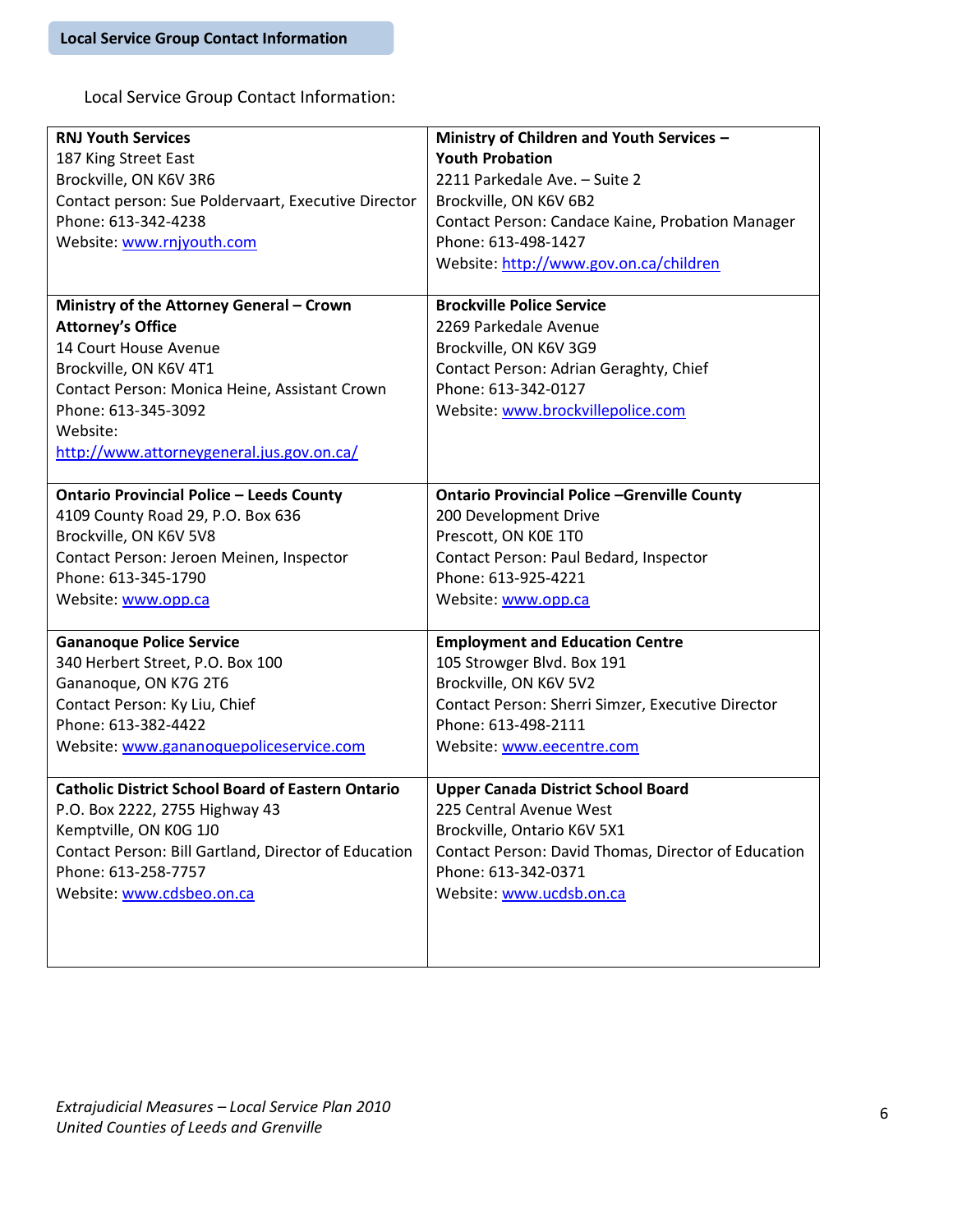Г

| <b>TriCounty Addiction Services</b><br>P.O. Box 236, 1805 Oxford Avenue<br>Brockville, Ontario K6V 5V2<br>Contact Person: David North, Executive Director<br>Phone: 613-345-7453<br>Website: www.tricas.on.ca                                 | Child and Youth Wellness Centre of Leeds and<br><b>Grenville</b><br>779 Chelsea Street, Suite BU<br>Brockville, ON K6V 6J8<br>Contact Person: Kevin Kapler, Executive Director<br>Phone: 613-498-4844<br>Website: www.cywc.net |
|-----------------------------------------------------------------------------------------------------------------------------------------------------------------------------------------------------------------------------------------------|--------------------------------------------------------------------------------------------------------------------------------------------------------------------------------------------------------------------------------|
| <b>Girls Inc. Of Upper Canada</b><br>1805 Oxford Avenue, Box 791<br>Brockville, ON K6V 5W1<br>Contact Person: Lesley Hubbard, Executive Director<br>Phone: 613-345-3295<br>Website: http://www.girlsinc-uppercanada.org/                      | <b>Canadian Mental Health Association</b><br>25 Front Avenue West<br>Brockville, Ontario K6V 4J2<br>Contact Person: Colin Slack, Executive Director<br>Phone: 613-345-0950<br>Website: http://www.cmha-lg.ca                   |
| <b>Family and Children's Services</b><br>438 Laurier Blvd.<br>Brockville, Ontario K6V 6C5<br>Contact Person: Director of Family and Community<br>Services<br>Phone: 613-498-2100<br>Website: www.casbrock.com                                 | <b>Every Kid In Our Communities</b><br>Contact Person: Marg Fancy, Coordinator<br>E-mail: mfancy@brockville.com<br>Phone: 613-342-2917                                                                                         |
| <b>Victim Services of Leeds and Grenville</b><br>P.O. Box 1268, 4109 County Rd 29<br>Brockville, On K6V 5W2<br>Contact Person: Sonya Jodoin<br>Phone: 1-888-216-2191<br>Website:<br>http://www.victimservicesleedsgrenville.ca/contactus.html | <b>St. Lawrence Youth Association</b><br>P.O. Box 23003 Amherstview RPO<br>Kingston, ON K7N 1Y2<br>Phone: 613-384-4869<br>Contact Person: Cindy Berry, Executive Director<br>Website: www.slya.ca                              |
| <b>Fresh Wind Community Residence</b><br>1103 Burnside Dr.<br>Brockville, ON K6V 5T1<br><b>Contact Person: William Burgess</b><br>Phone: 613-802-9703<br>E-mail: freshwind@cogeco.ca                                                          |                                                                                                                                                                                                                                |

Τ

**Note: Contact names are accurate as of June 2010.** 

٦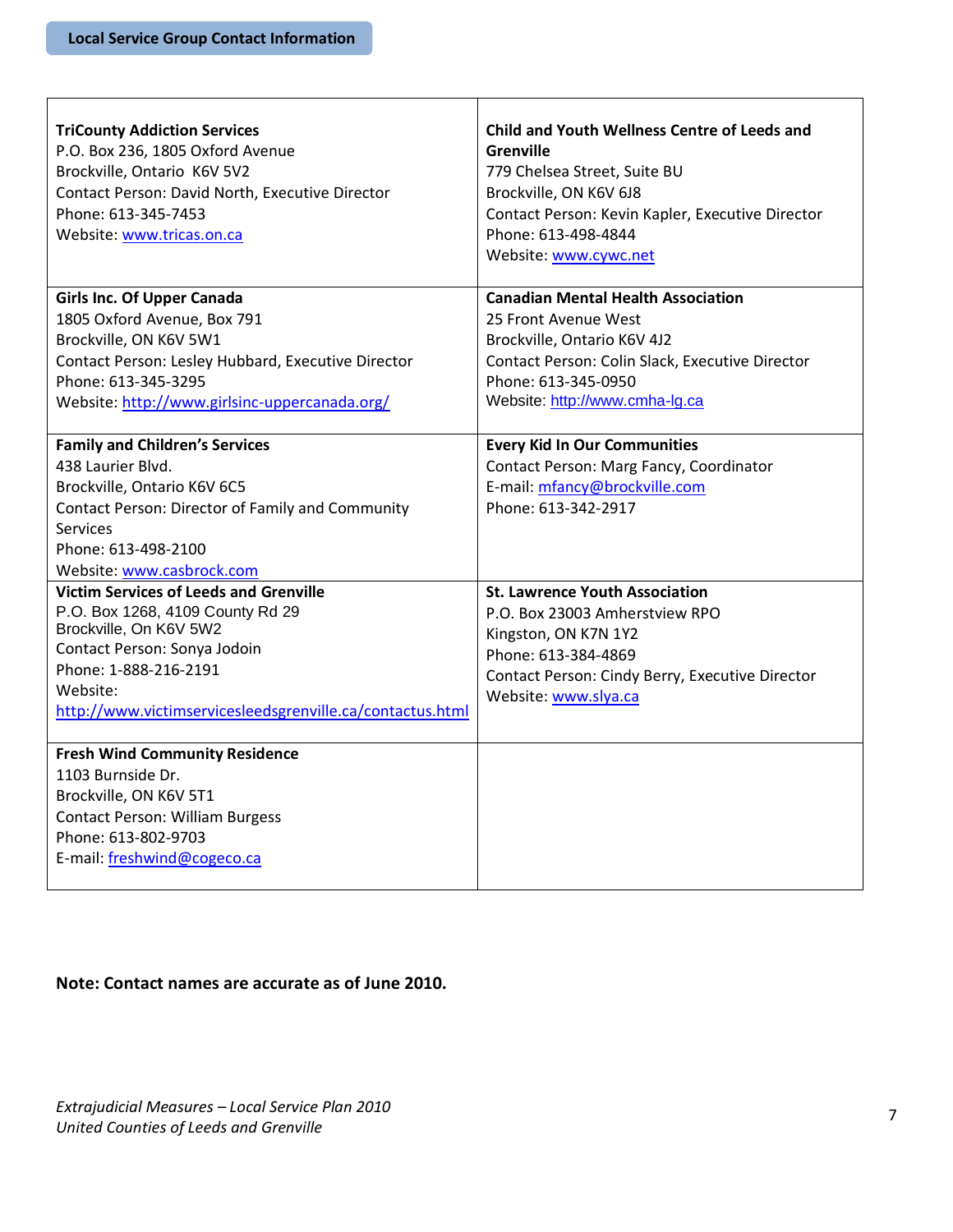The Crown's office is currently diverting all applicable charges pursuant to Ministry guidelines. Overwhelmingly, youths are being diverted through RNJ Youth Services (both pre and post charge). However, services exist in our community to divert directly to either mental health providers or employment and volunteer services.

#### **Case Resolution**

The committee has discussed the use of triage, Case Resolution Committees and Hard to Serve Committees. However, the unique nature of Leeds and Grenville is best served in our opinion, by the three step process already in place which includes:

- 1. Comprehensive pre-trials which include Crown, Defence, RNJ Youth Services, Probation, School Boards, Children's Mental Health
- 2. Conferencing: can include all of the above as well as Parents, Children's Aid, Addictions Services, Developmental Services, Fire Prevention, Police, Community Support Team, Psychiatrists, Psychologists, Group Home Workers and Native Elders.
- 3. Pre-sentencing circle: For higher risk youths and offences in which the community has been engaged, we intend to start pre-sentencing circles to assist the Crown in making appropriate recommendations for sentencing to the judge.

Quarterly meetings are held with representatives from each local police agency, Crown Attorney's office, Youth Probation Services and RNJ Youth Services to review referral procedures and increase communication.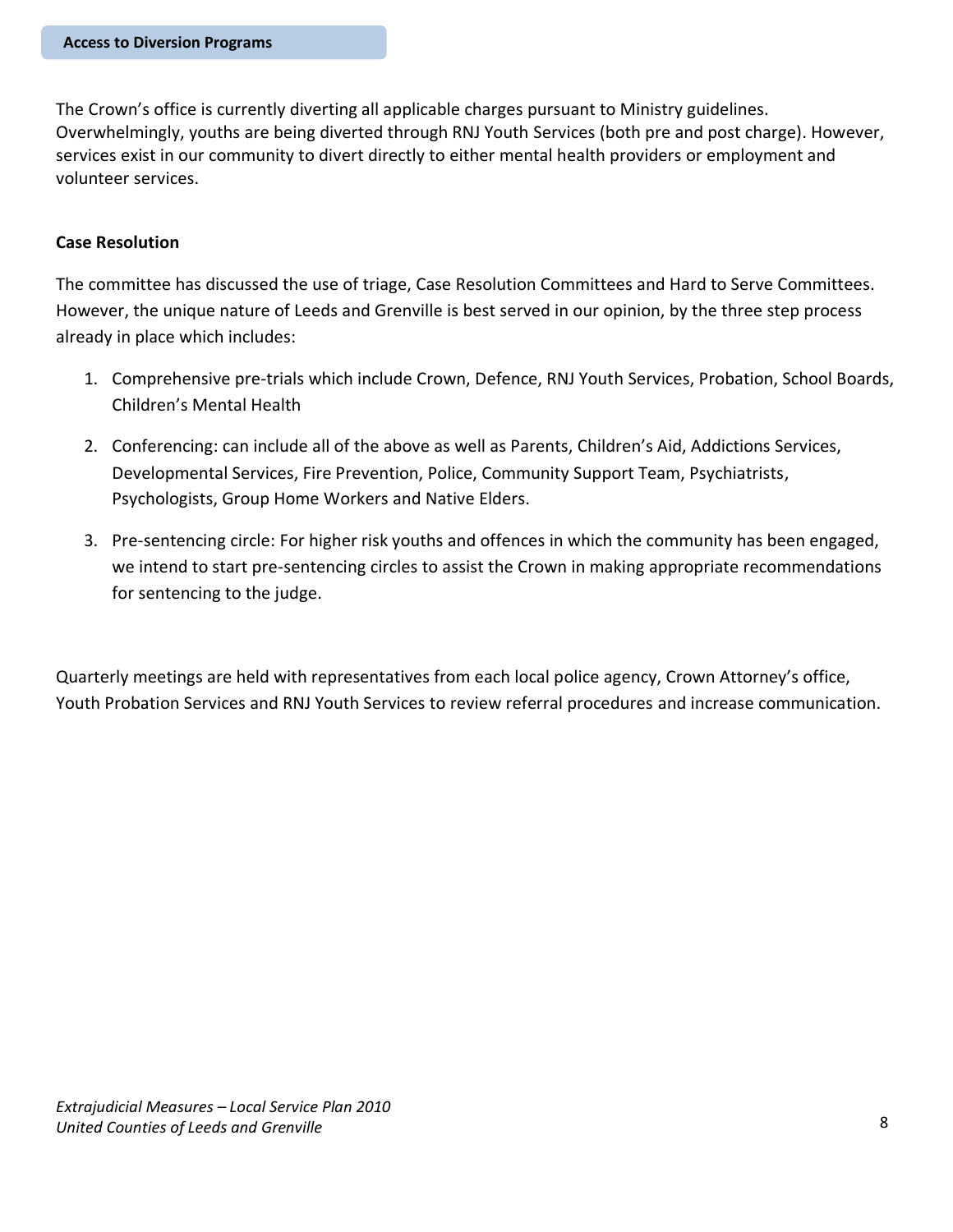

## **LEEDS & GRENVILLE COUNTY RNJ YOUTH SERVICES**

*Police Referral programs available for young people 12 to 17 years old.*

|                            | YOUTH JUSTICE COMMITTEE                                                                                                                                                | <b>EXTRAJUDICIAL MEASURES</b>                                                                                                                                                  | <b>REBOUND</b>                                                                                                                                      |
|----------------------------|------------------------------------------------------------------------------------------------------------------------------------------------------------------------|--------------------------------------------------------------------------------------------------------------------------------------------------------------------------------|-----------------------------------------------------------------------------------------------------------------------------------------------------|
| Goal                       | Trained volunteers meet with the<br>young person and his/her parent(s)<br>to find an effective alternative to<br>dealing with the young person and<br>his/her offence. | The Caseworker will work together<br>with the young person and his/her<br>parent(s) to develop a plan suited<br>to the offence and the long-term<br>needs of the young person. | An 8-week program<br>dedicated to assisting at-<br>risk youth in the<br>community.                                                                  |
| Who is<br>eligible         | Young people can be referred to<br>this program by the <b>POLICE</b> prior to<br>a charge being laid or by the Crown<br>after a charge is laid.                        | Young people can be referred to<br>this program by the <b>POLICE</b> prior<br>to a charge being laid.                                                                          | Young people can be<br>referred to this program by<br>their parent(s)/guardian,<br>schools, POLICE, court<br>orders or other community<br>agencies. |
| Referral<br><b>Process</b> | Fax the completed Young Person<br><b>Referral Form and General</b><br><b>Occurrence Report to RNJ Youth</b><br>Services.                                               | Fax the completed Young Person<br><b>Referral Form and General</b><br><b>Occurrence Report to RNJ Youth</b><br>Services.                                                       | Fax the completed Young<br>Person Referral Form to<br><b>RNJ Youth Services.</b>                                                                    |

*Please indicate on the referral form to which program this referral is being made to, otherwise the Caseworker will decide.*

| Program             | The young person and his/her<br>parent(s) will meet with trained<br>volunteers, the victim and the<br>Coordinator to negotiate an<br>appropriate way for the young<br>person to make amends for his/her<br>actions.<br>Measures may include;<br>apology/compensation to<br>the victim<br>crime prevention projects<br>participation in Rebound | A meeting is scheduled to develop<br>an individualized plan for the young<br>person. The Caseworker will work<br>together with the young person and<br>his/her family to complete the<br>agreed upon measures.<br>Measures may include;<br>apology/compensation to<br>the victim<br>participation in Rebound<br>community service | The young person will<br>participate in this 8-week<br>program that will assist the<br>young person in identifying<br>his/her strengths and in<br>developing life skills that<br>are essential in dealing with<br>today's challenges.<br>Sessions will include, but<br>are not limited to;<br>Communication |
|---------------------|------------------------------------------------------------------------------------------------------------------------------------------------------------------------------------------------------------------------------------------------------------------------------------------------------------------------------------------------|-----------------------------------------------------------------------------------------------------------------------------------------------------------------------------------------------------------------------------------------------------------------------------------------------------------------------------------|-------------------------------------------------------------------------------------------------------------------------------------------------------------------------------------------------------------------------------------------------------------------------------------------------------------|
| <b>Follow</b><br>Up | referrals to other community agencies<br>The referring officer will be notified<br>in writing upon successful completion<br>of the program within 6 months of<br>the initial referral.                                                                                                                                                         | individual / group<br>counselling<br>The referring officer will be notified<br>in writing of completion within 3<br>months of the initial referral. Follow-<br>ups will be made with the young<br>person at 6 and 12 months.                                                                                                      | Anger Management<br>Peers & Bullying<br><b>Conflict Resolution</b><br>The referring officer will be<br>notified in writing upon<br>successful completion of<br>the program. Follow-ups<br>will be made with the young<br>person at 6 and 12 months.                                                         |

*If the young person does not agree or fails to comply with the agreed upon measures, the police will be notified in writing so that further action may be taken.*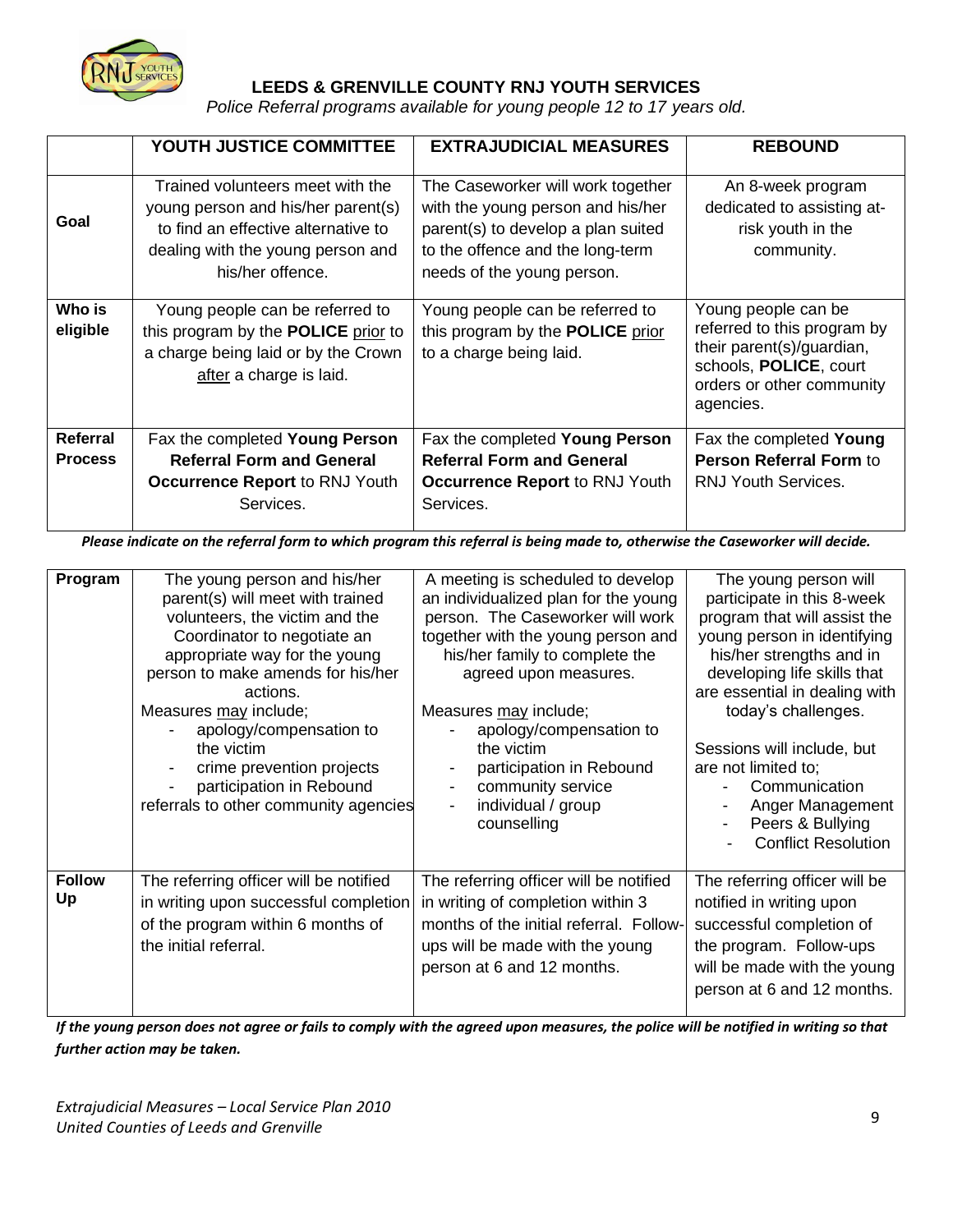

# **LEEDS & GRENVILLE COUNTY RNJ YOUTH SERVICES**

*Crown Referral programs available for young people 12 to 17 years old.*

|                            | YOUTH JUSTICE COMMITTEE                                                                                                                                                | <b>EXTRAJUDICIAL SANCTIONS</b>                                                                                                                                                 | <b>REBOUND</b>                                                                                                                                      |
|----------------------------|------------------------------------------------------------------------------------------------------------------------------------------------------------------------|--------------------------------------------------------------------------------------------------------------------------------------------------------------------------------|-----------------------------------------------------------------------------------------------------------------------------------------------------|
| Goal                       | Trained volunteers meet with the<br>young person and his/her parent(s)<br>to find an effective alternative to<br>dealing with the young person and<br>his/her offence. | The Caseworker will work together<br>with the young person and his/her<br>parent(s) to develop a plan suited<br>to the offence and the long-term<br>needs of the young person. | An 8-week program<br>dedicated to assisting at-<br>risk youth in the<br>community.                                                                  |
| Who is<br>eligible         | Young people can be referred to<br>this program by the CROWN after a<br>charge is laid or by the Police prior<br>to a charge being laid.                               | Young people can be referred to<br>this program by the CROWN after<br>a charge has been laid.                                                                                  | Young people can be<br>referred to this program by<br>their parent(s)/guardian,<br>schools, police, COURT<br>orders or other community<br>agencies. |
| Referral<br><b>Process</b> | Submit the completed Young<br>Person Referral Form, Crown<br><b>Brief and Victim Contact</b><br><b>Information</b> to RNJ Youth Services.                              | Submit the completed Young<br><b>Person Referral Form and Crown</b><br><b>Brief</b> to RNJ Youth Services.                                                                     | Submit the completed<br><b>Young Person Referral</b><br><b>Form</b> to RNJ Youth<br>Services.                                                       |

*Please indicate on the referral form to which program this referral is being made to, otherwise the Caseworker will decide.*

| Program             | The young person and his/her<br>parent(s) will meet with trained<br>volunteers, the victim and the<br>Coordinator to negotiate an<br>appropriate way for the young<br>person to make amends for his/her<br>actions.<br>Measures may include;<br>apology/compensation to<br>the victim<br>crime prevention projects<br>participation in Rebound<br>referrals to other community agencies | A meeting is scheduled to develop<br>an individualized plan for the young<br>person. The Caseworker will work<br>together with the young person and<br>his/her family to complete the<br>agreed upon measures.<br>Measures may include;<br>apology/compensation to<br>the victim<br>participation in Rebound<br>community service<br>individual / group<br>$\blacksquare$<br>counselling | The young person will<br>participate in this 8-week<br>program that will assist the<br>young person in identifying<br>his/her strengths and in<br>developing life skills that<br>are essential in dealing with<br>today's challenges.<br>Sessions will include, but<br>are not limited to;<br>Communication<br>Anger Management<br>Peers & Bullying<br><b>Conflict Resolution</b> |
|---------------------|-----------------------------------------------------------------------------------------------------------------------------------------------------------------------------------------------------------------------------------------------------------------------------------------------------------------------------------------------------------------------------------------|------------------------------------------------------------------------------------------------------------------------------------------------------------------------------------------------------------------------------------------------------------------------------------------------------------------------------------------------------------------------------------------|-----------------------------------------------------------------------------------------------------------------------------------------------------------------------------------------------------------------------------------------------------------------------------------------------------------------------------------------------------------------------------------|
| <b>Follow</b><br>Up | The Crown and defence counsel will<br>be provided with a progress report<br>prior to the young person's court<br>appearances and/or upon successful<br>completion.                                                                                                                                                                                                                      | The Crown and defence counsel will<br>be provided with a progress report<br>prior to the young person's court<br>appearances and/or upon successful<br>completion.                                                                                                                                                                                                                       | The referring agent will be<br>notified in writing upon<br>successful completion of the<br>program. Follow-ups will be<br>made with the young<br>person at 6 and 12 months.                                                                                                                                                                                                       |

*If the young person does not agree or fails to comply with the agreed upon sanctions, the Crown will be notified in writing so that further action may be taken.*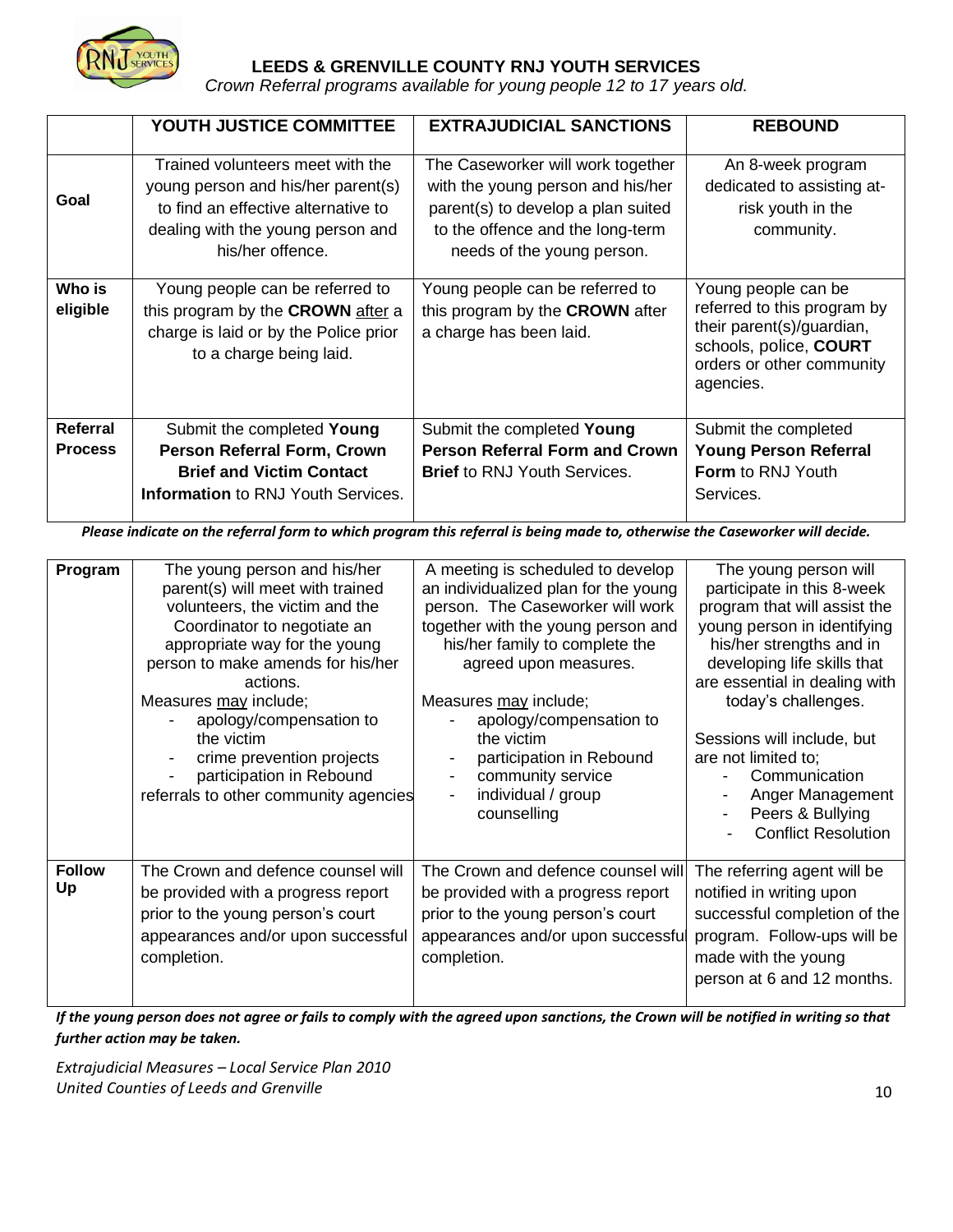Youth who have an identified mental health issue may be suitable for a court diversion program at the discretion of the Crown. The following information outlines the Mental Health Court Diversion Program in Leeds and Grenville:



**Name of Service Provider:** Canadian Mental Health Association of Leeds and Grenville

**Contact Number:** 613-345-0950

**Program Name:** Court Diversion/Court Support Services

**Program Description:** Mental health and court support services for youth and adults in Leeds and Grenville criminal court.

**Location:** 25 Front Avenue West, Brockville, ON, K6V 4J2

**Clients Served:** Ages 16 and up and who are diagnosed with or suspected of having a mental illness and/or addiction

**Referral Process:** By phone/email/fax

**Follow Up/Monitoring Process:** Will follow client throughout the criminal court process up to sentencing.

Diversion is a pre-trial procedure that must be approved by the Crown Attorney and subject to various conditions and time limits at the Crown's discretion.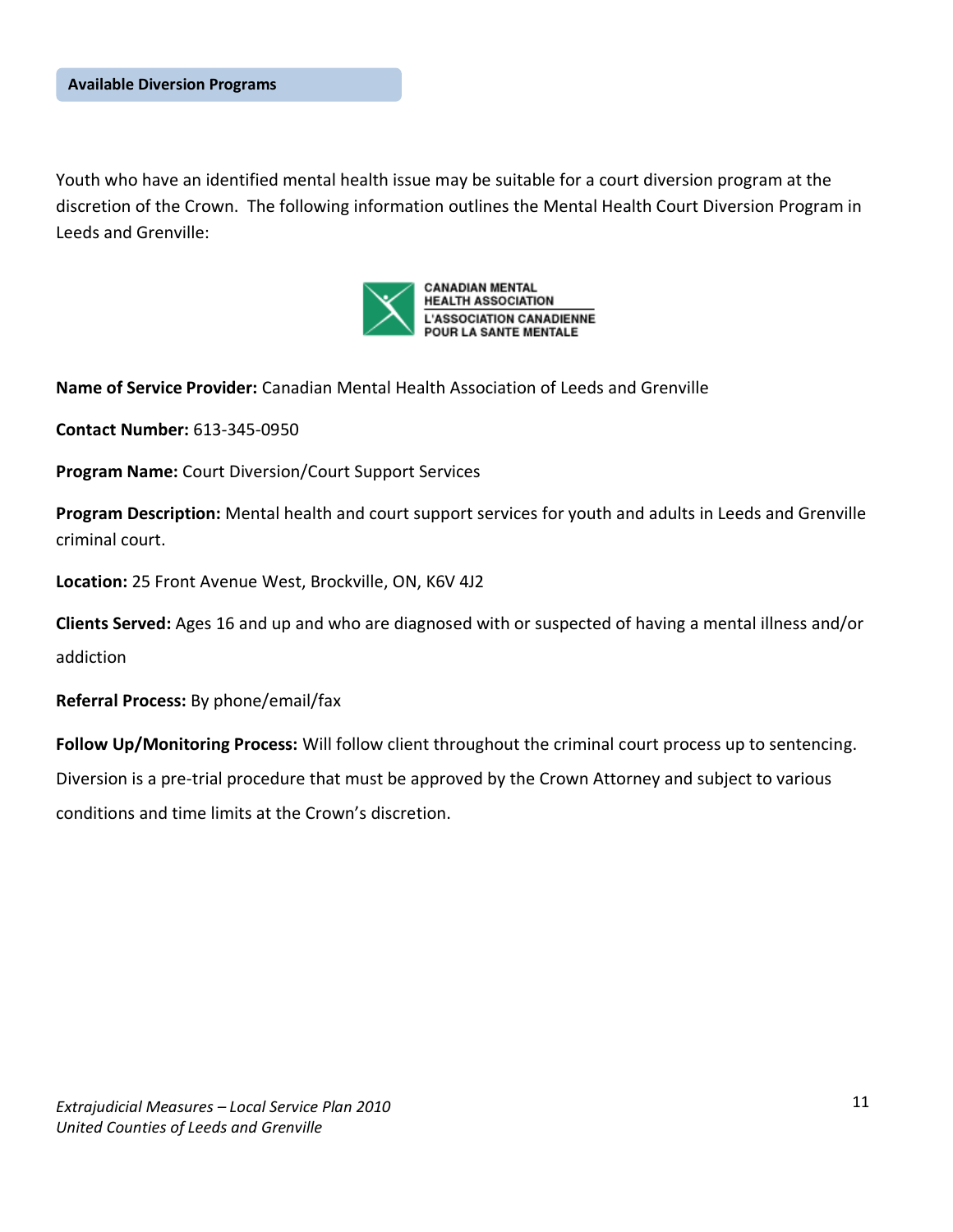Supportive services are key to assisting youth who are at risk of or are involved in the justice system. Although this is not an exhaustive list of all services for youth in our community, these are the services available specifically to those aged 12-17 and within the Counties of Leeds and Grenville. Each program includes a brief overview of the program, and how youth can be referred to the service.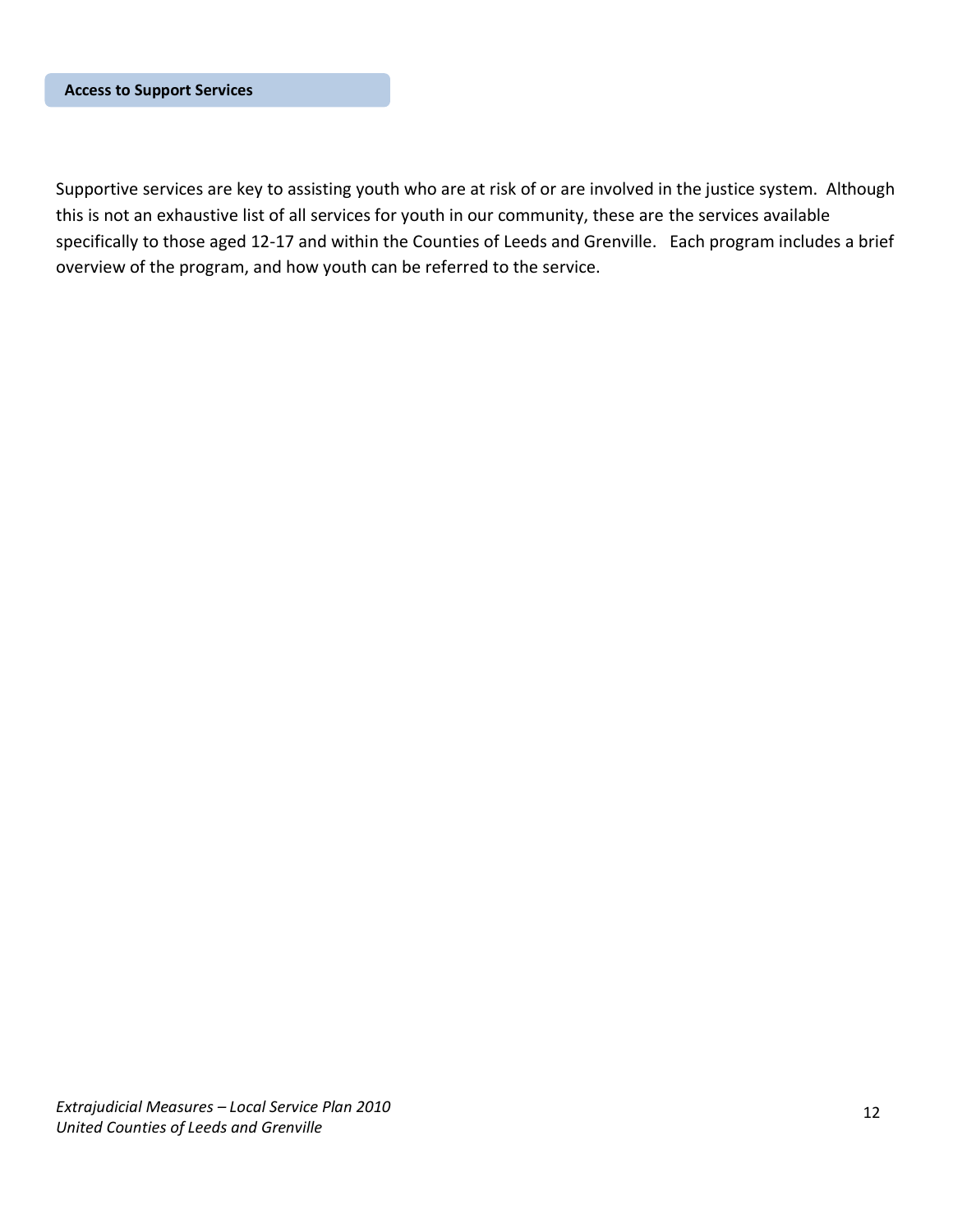

**Name of Service Provider:** Canadian Mental Health Association of Leeds and Grenville

**Contact Number: 613-** 345-0950

**Program Name:** Public Education

**Program Description:** Provides presentations and training to schools on topics relating to mental health, including suicide awareness.

**Location:** 25 Front Ave. West, Brockville, ON, K6V 4J2

**Clients Served:** All ages

**Referral Process:** Please contact the agency directly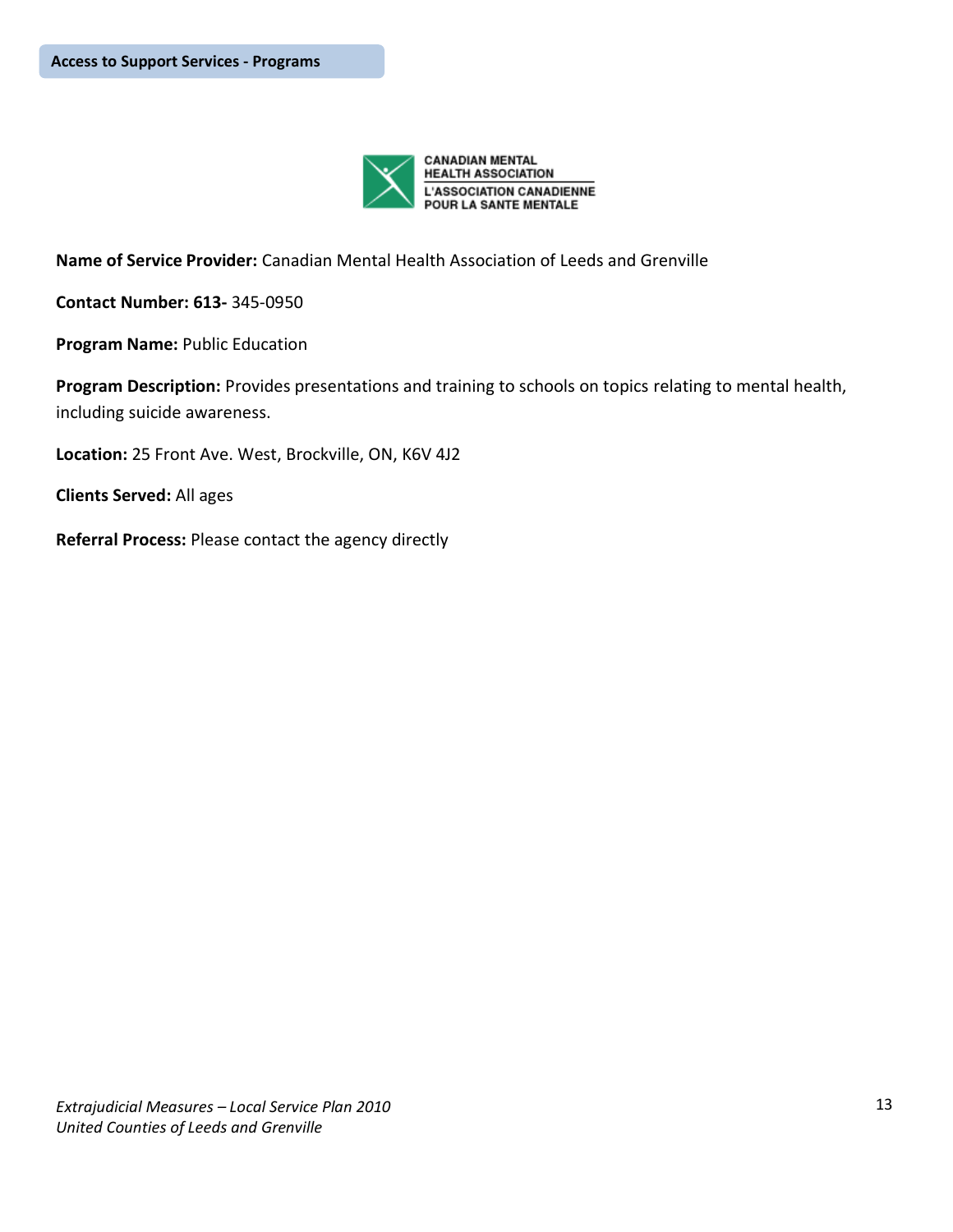

**Name of Service Provider:** Canadian Mental Health Association of Leeds and Grenville

**Contact Number:** 613-345-0950

**Program Name:** Transportation Program

**Program Description:** Volunteer drivers and bus pass program to assist consumers who are residing in Leeds and Grenville to attend psychiatric or psychological appointments, medical, counselling or therapy appointments.

**Location:** 25 Front Ave. West, Brockville, ON, K6V 4J2

**Clients Served:** Anyone under the age of 18 may be asked to attend with a parent at the discretion of the

driver. Please phone CMHA for further details.

**Referral Process:** Referrals must be completed by an agency contact. Forms need to be faxed to the coordinator. Please call CMHA for details.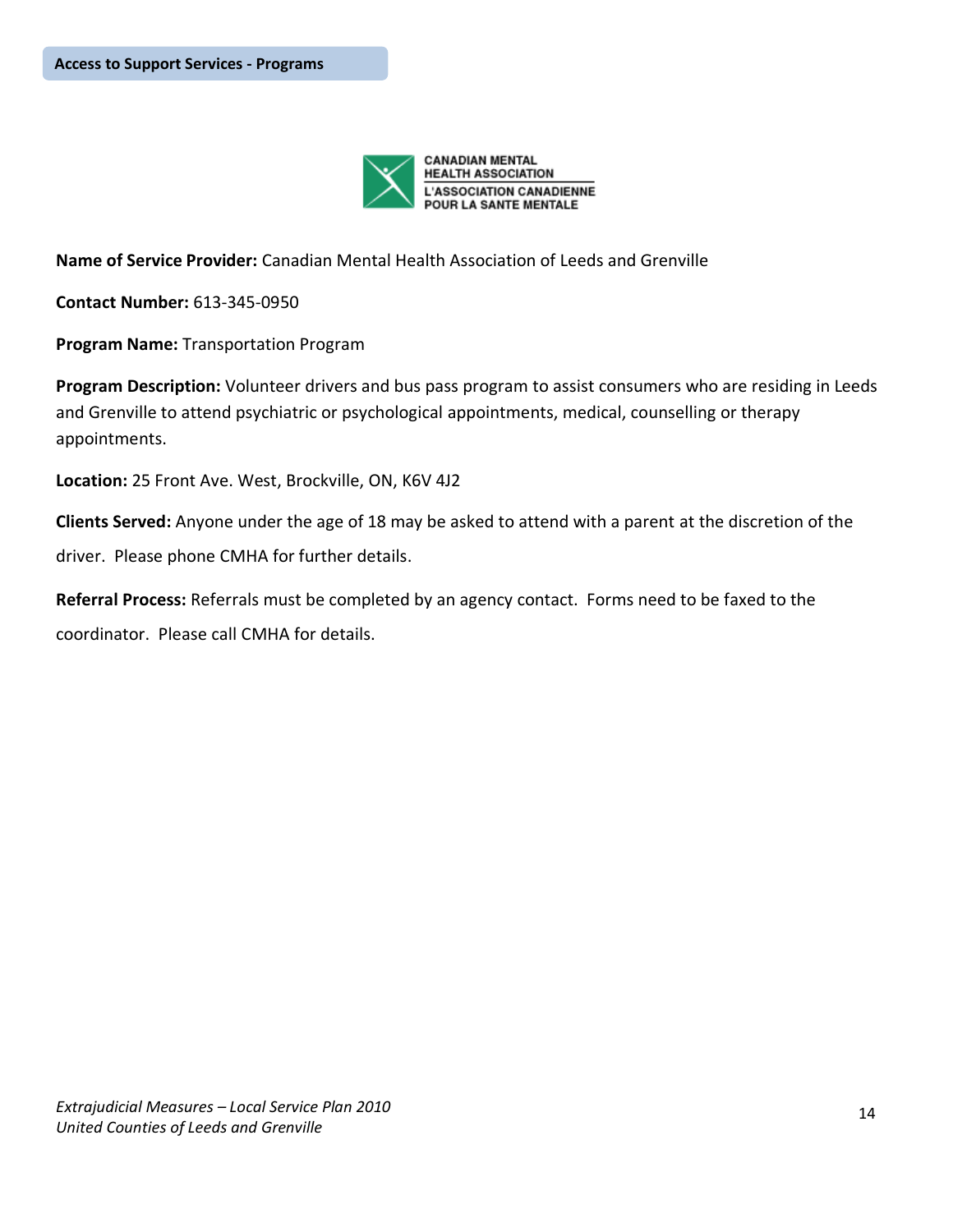

**Contact Number:** 613-498-4844

**Program Name:** Intake and Crisis Service

**Program Description:** Professional staff respond to referrals from youth, families and community partners within 24 hours. Evening clinics are available twice weekly (Mondays and Wednesdays). Assessment, referral, triage and crisis response. Formal crisis protocols exist with Leeds/Grenville crisis response unit at Brockville General Hospital as well as with other local hospitals.

**Location:** Brockville, serving Leeds and Grenville

**Referral process:** Call 1-800-809-2494 and press "0"

**Clients Served:** Children and youth ages 0 -17

**Follow up/Monitoring Process:** Clients are referred to appropriate children's mental health service or other community service once assessment is completed.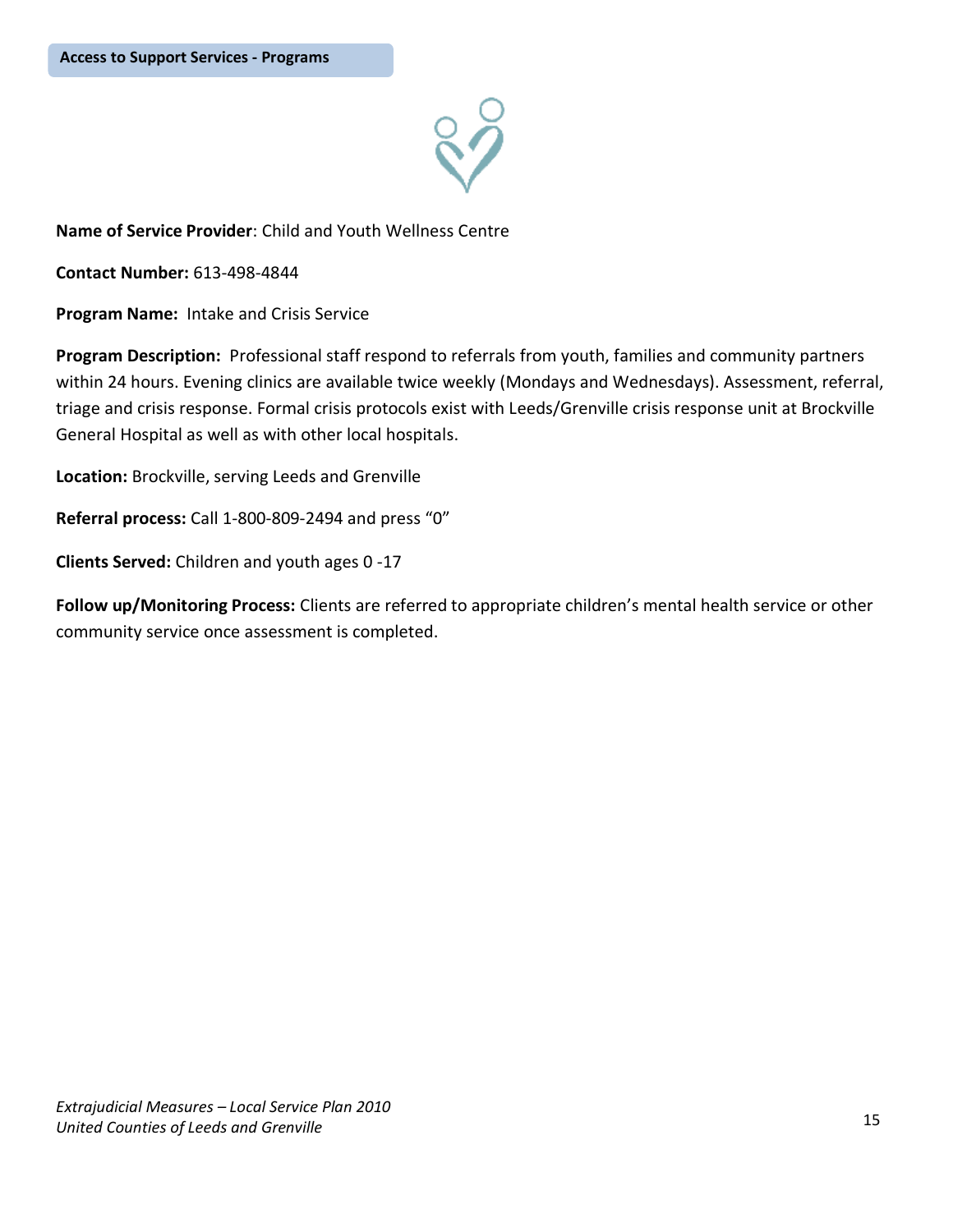**Contact Number:** 613-498-4844

**Program Name:** CPR (Community Prompt Response)

**Program Description:** Based upon a formalized collaborative agreement with Child and Youth Wellness Centre, Children's Aid Society, Youth Probation and both school boards. CPR facilitates expedited referral and access to children's mental health services for high risk youth and their families.

**Location:** Service provided in family homes and other community locations throughout Leeds and Grenville

**Clients Served:** Children and youth ages 0-17

**Referral process:** Families are referred through our intake and crisis service. 0-20 day wait for service (typical response is within 5 working days). Call 1-800-809-2494 and press "0"

**Other Information:** Brief service (3-5 sessions) which aim to stabilize, assess and provide treatment. Referrals to other programs completed as appropriate.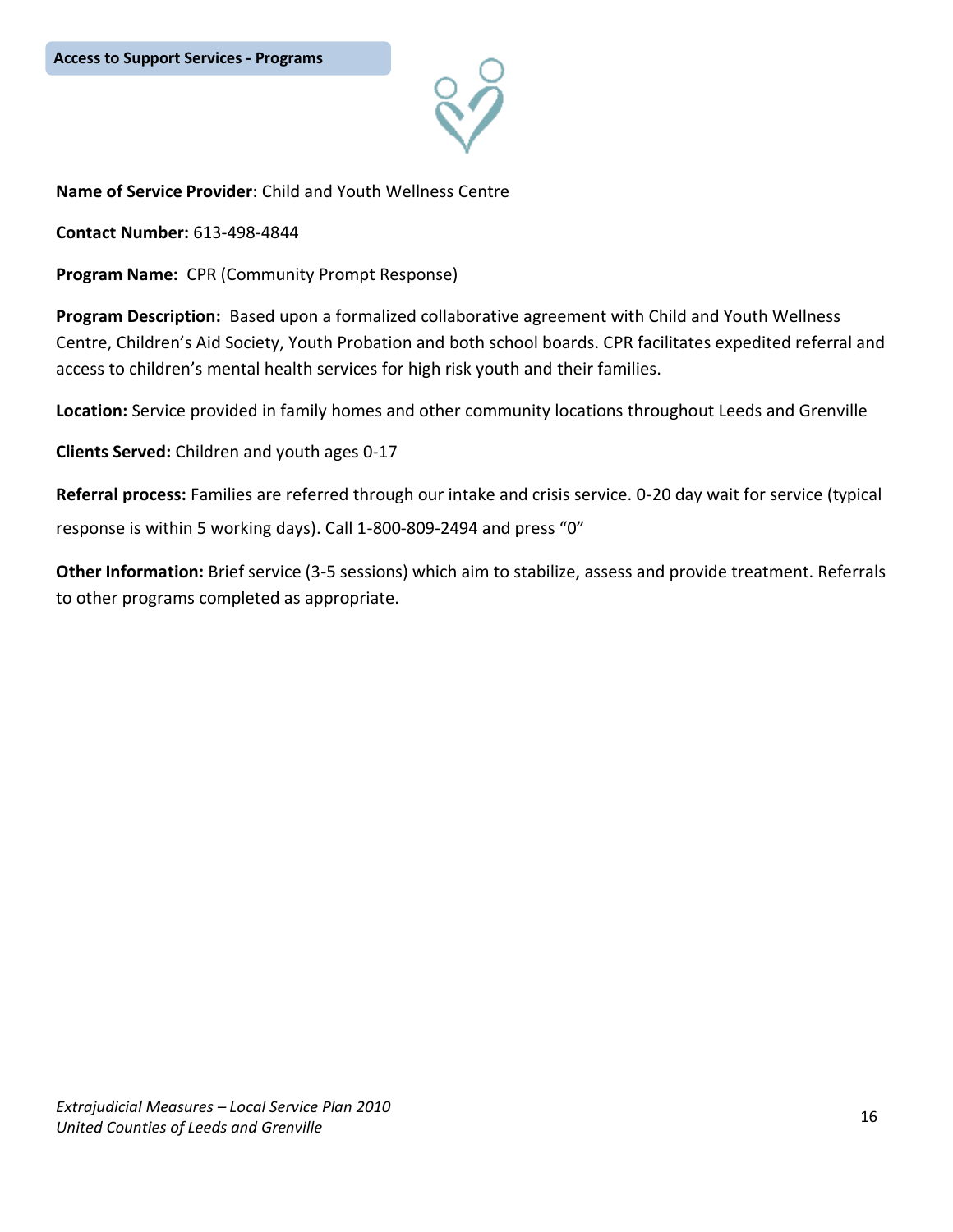**Contact Number:** 613-498-4844

**Program Name:** MST (Multi-Systemic Therapy)

**Program Description:** MST is an evidence based program specializing in work with youth and families where there are chronic anti-social behaviours, involvement in the youth justice system and risk of family breakdown. Program utilizes intensive, in-home treatment that utilizes cognitive-behavioural therapy which focuses upon development of caregiver skills.

**Location:** Service provided in family homes and other community locations throughout Leeds and Grenville

**Clients Served:** Youth aged 12-17 who are involved with the youth justice system or where there is a significant risk of family breakdown

**Referral process:** Families are referred through our intake and crisis service and often first receive less

intrusive services via community therapy of Community Prompt Response. There may be a 6-12 week wait for

MST service. Call 1-800-809-2494 and press "0"

**Follow up/Monitoring Process:** Clients are referred to appropriate children's mental health service or other community service once assessment is completed.

**Other Information:** Services are typically 4 to 6 months in duration and focus upon building the skills needed in caregivers to appropriately support and monitor their children.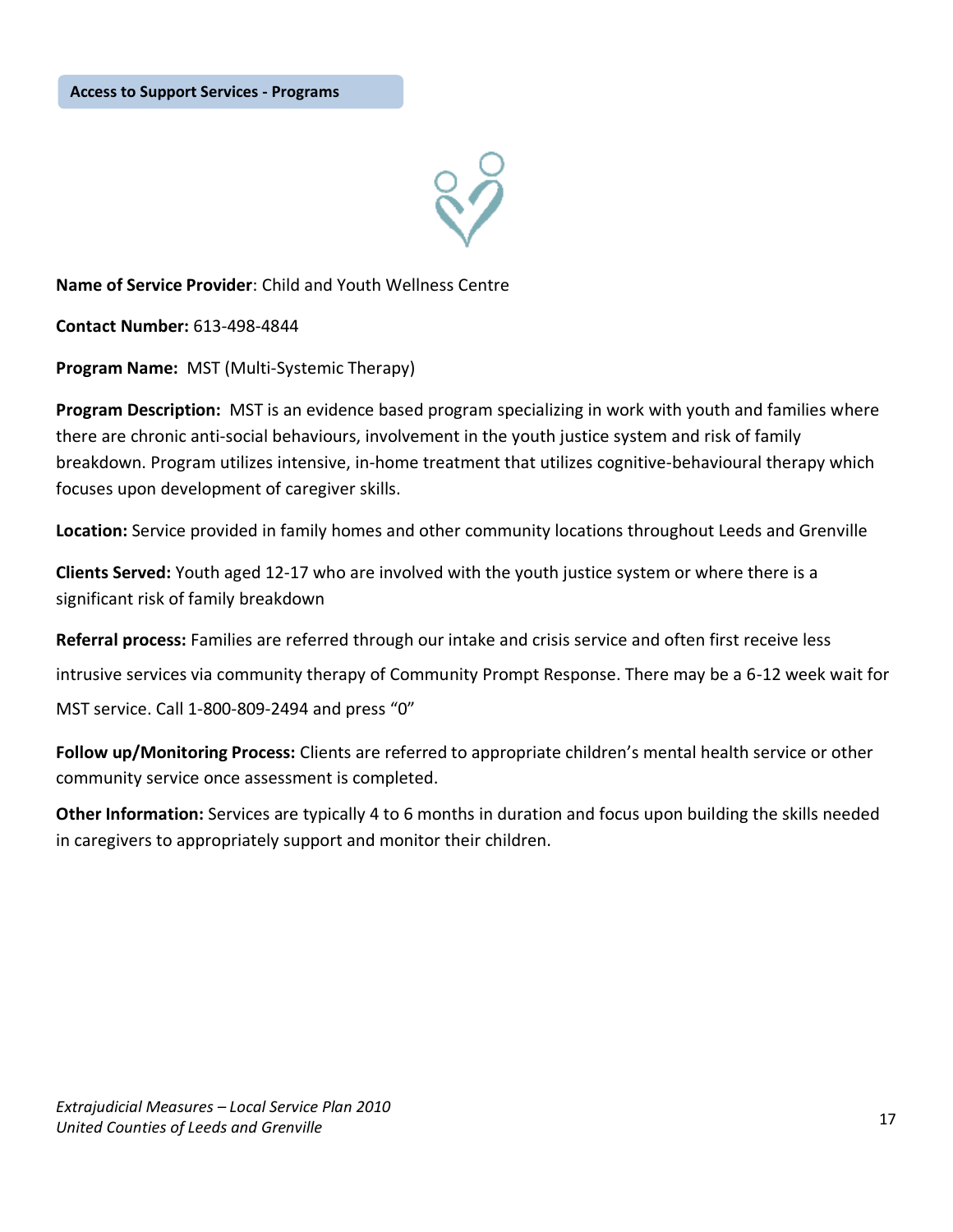

**Contact Number:** 613-498-4844

**Program Name:** Community Therapy

**Program Description:** Office and community based family and individual therapies which aim to assess and treat mental health disorders impacting the lives of children and youth and their families.

**Location:** Offices in Brockville, Kemptville, Gananoque, Prescott and Elgin serving Leeds and Grenville

**Clients Served:** Children, youth and families aged 0-17.

**Referral process:** Families are referred through our intake and crisis service. Call 1-800-809-2494 and press "0"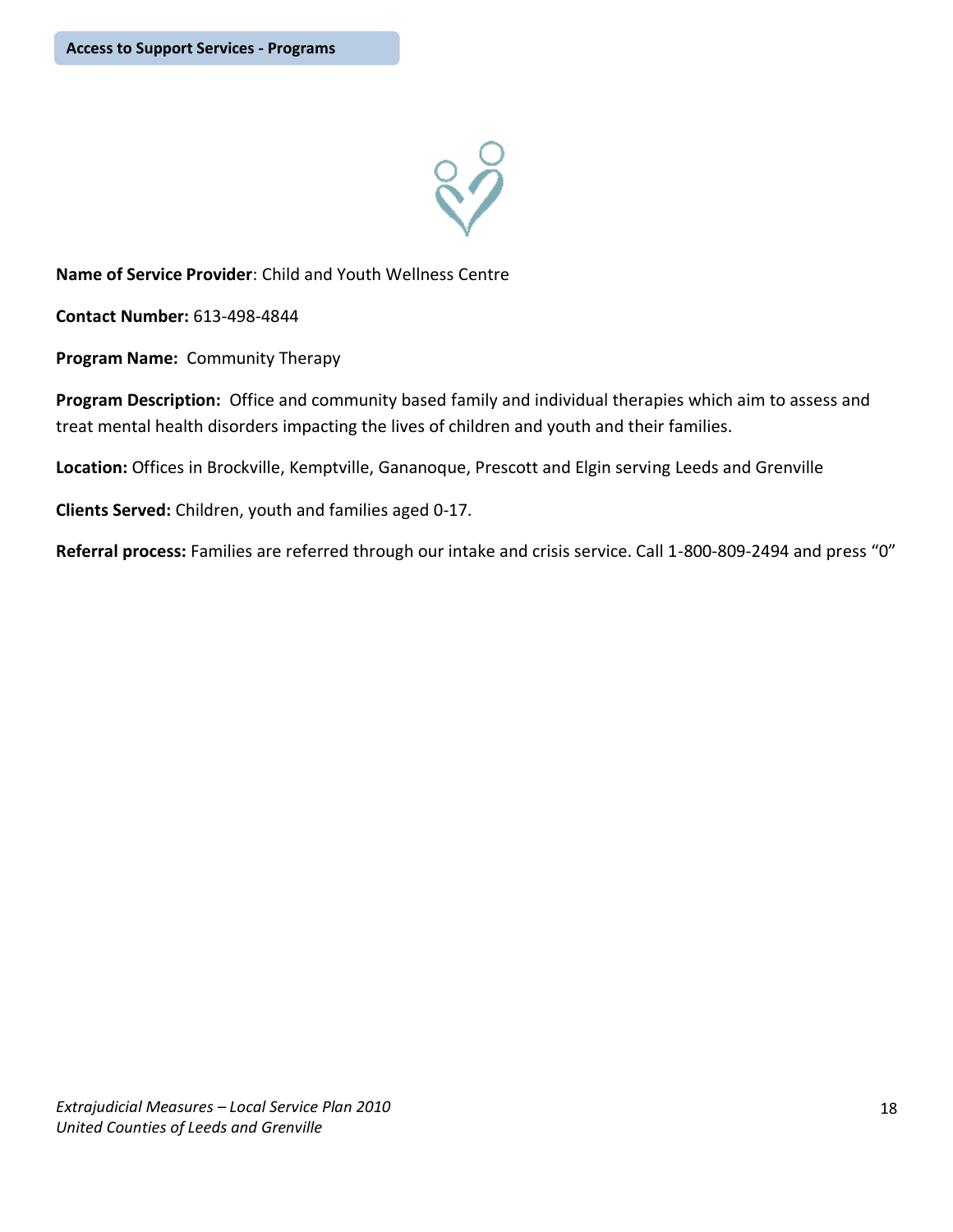

**Contact Number:** 613-498-4844

**Program Name:** Specialized Consultation

**Program Description:** Child and Youth Wellness Centre facilitates access to psychiatric, psychological and pediatric consultations through a variety of means and locations. Clinics in Brockville, Kemptville and via telepsychiatry provide accessible assessment options.

**Location:** Brockville and Kemptville serving all of Leeds and Grenville

**Clients Served:** Children, Youth and families aged 0-17

**Referral process:** Families are referred through our intake and crisis service and often first receive less intrusive services via community therapy or Community Prompt response. Telepsychiatry can be accessed by family physicians. Call 1-800-809-2494 and press "0"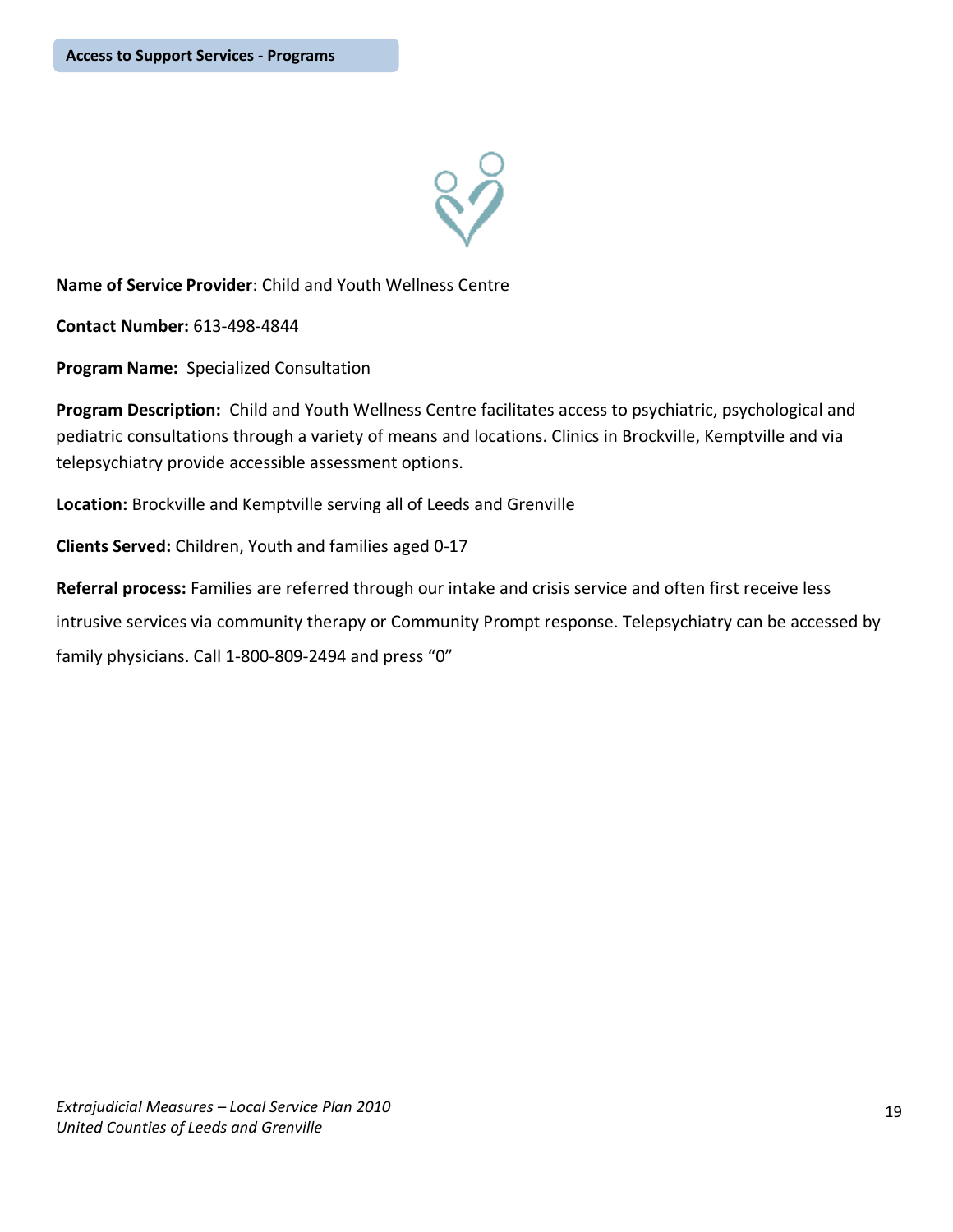

**Name of Service Provider**: Family and Children's Services of Brockville, Leeds and

Grenville (legally The Children's Aid Society of Brockville, Leeds and Grenville)

**Contact Number:** 613-498-2100 or 1-800-481-7834

**Program Name:** Child Welfare or Child Protection Services

**Program Description:** Assessment and investigation of child protection concerns. Provision of ongoing service to children residing with their families aimed at reducing the risk of child maltreatment. Provision of alternate care for children who are unable to remain safely in their family setting aimed at reducing risk and reuniting the child with their family. Provision of long term care for children unable to return to their families aimed at obtaining a permanent family setting and preparation for independence.

#### **Location:**

BROCKVILLE: 438 Laurier Blvd. Phone: 498-2100, KEMPTVILLE: 5 Clothier St. Phone: 258-1460, PRESCOTT: 197 Water St. West Suite 403 Phone: 925-1708, GANANOQUE: 375 William St. South Suite 300 Phone: 382-8220.

**Clients Served: C**hildren in need of protection and their families.

**Referral process: C**ontact intake department by phone, fax, in person or letter. 24 hour after hours service for urgent child protection concerns.

**Follow up/Monitoring Process:** Varies in accordance with assessment and needs of child and family.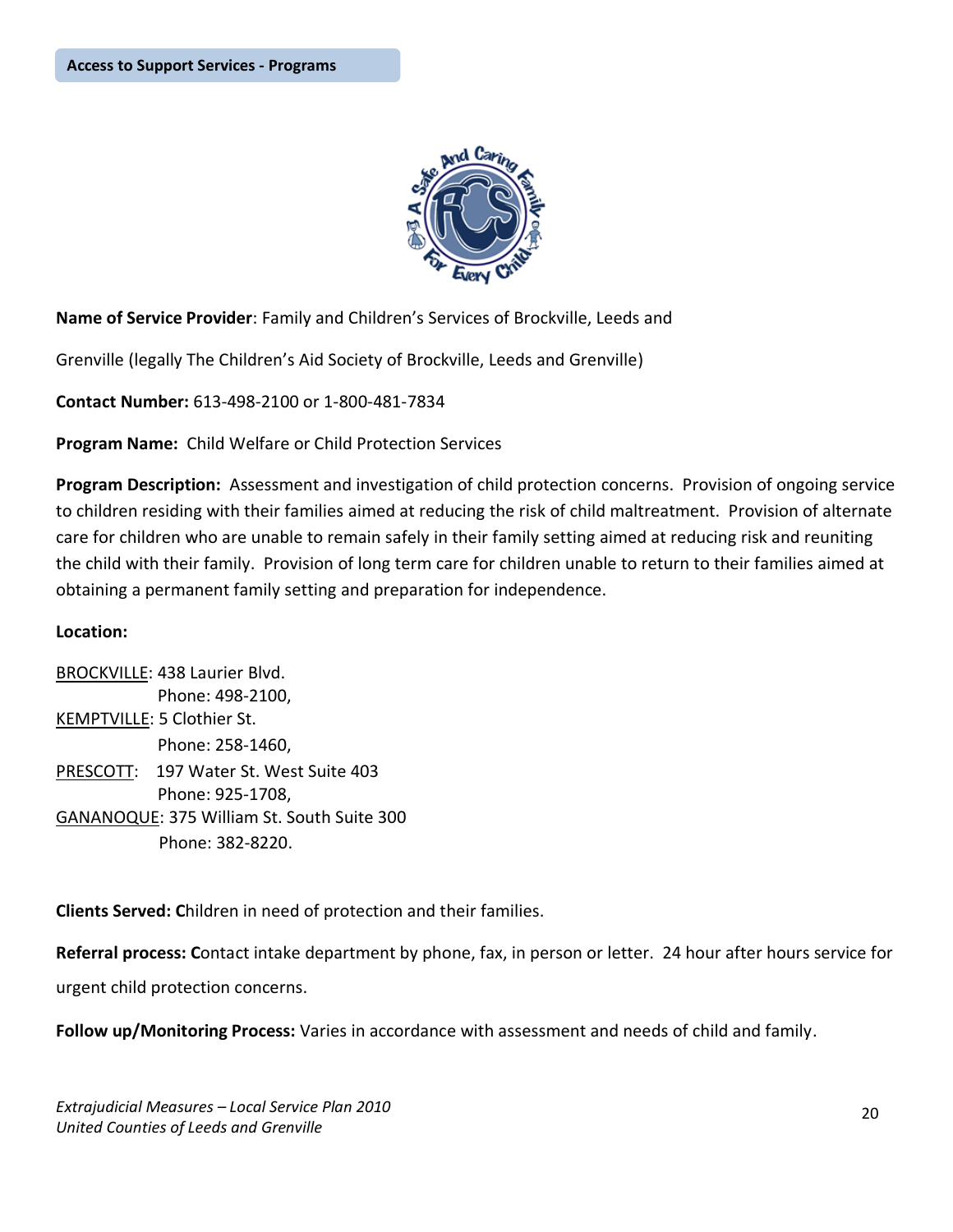

**Name of Service Provider**: TR Leger, Upper Canada District School Board

**Contact** 613 345-1127

**Program Name:** Foundations for the Future

**Program Description:** An alternative learning environment for grades 7 to 12; child and youth worker support connects students with community agencies and services; partnered with able an alternative to suspension/suspension program.

#### **Locations:**

BROCKVILLE – 100 Strowger Boulevard

PRESCOTT – 104 Commerce Drive, RR3

SMITHS FALLS – 10 Ontario Street.

**Clients Served:** Youth between the ages of 13 and 23 at risk of not completing their secondary school diploma

**Referral process:** Under 16 students must be referred through the special services counsellors; over 16 students contact the site they wish to attend and make arrangemments for an interview. Students need to have a copy of their transcript and their IEP if applicable. A book deposit of \$25 is required as well.

**Follow up/Monitoring Process: S**tudents have regular progress meetings to ensure that the program is working for them.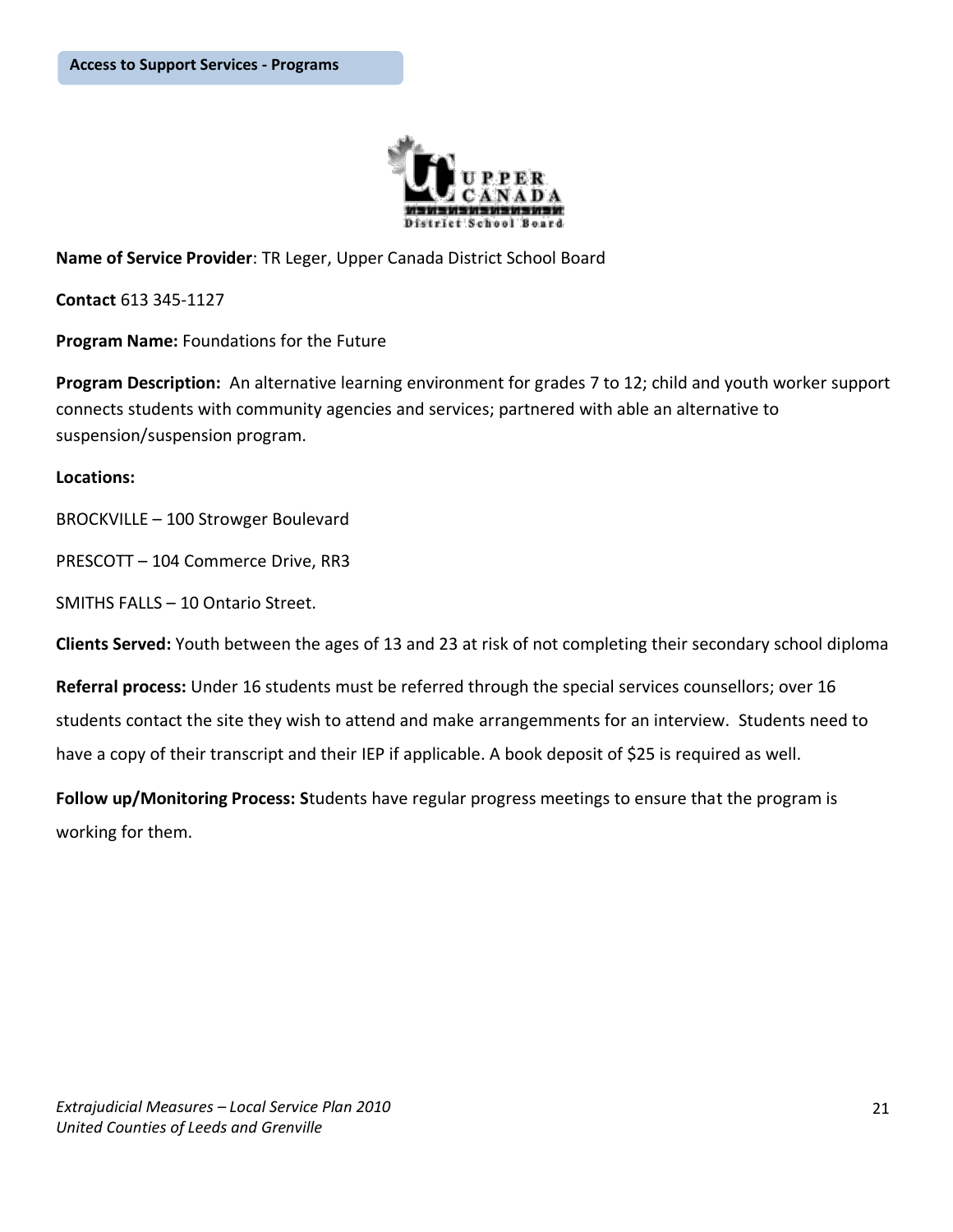**Name of Service Provider**: Fresh Wind Community Residence

**Contact Number:** 613-802-9703

**Program Description:** Providing transitional housing for homeless and at risk youth ages 16 to 22 and assistance in obtaining basic identification, bank account and if needed, access to Ontario Works

**Locations:** 777 Laurier Blvd. Brockville

**Clients Served:** Youth ages 16 to 22 (male or female) who require housing and can share living quarters with up to 3 other residents without constant supervision

**Referral process:** Clients must be referred by social service agencies, local police or local church staff – placement is subject to availability – clients must be willing to sign consent for release of information form prior to being admitted.

**Follow up/Monitoring Process: F**resh Wind staff will attend the dwelling on a daily basis.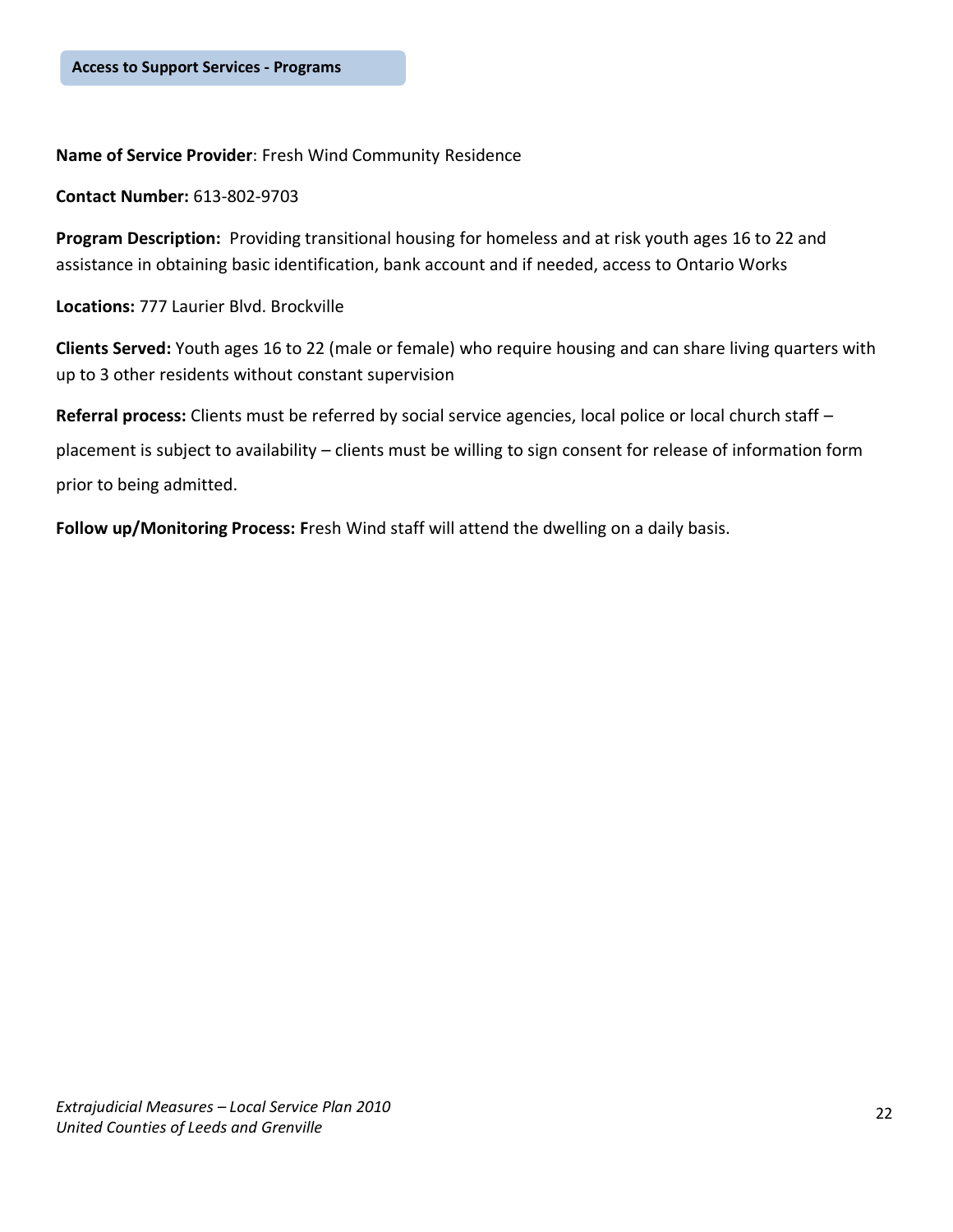

**Name of Service Provider**: RNJ Youth Services **Contact Number:** 613-284-8300 **or** 1-866-349-0538

**Program Name:** Rebound

**Program Description:** This program is a volunteer based and helps young people at risk to develop life skills that are essential in dealing with today's challenges. This eight week program is held one night a week and focuses on issues that include communication, decision-making, conflict resolution, anger management and respect for self and others. Each session focuses on a given skill and uses guest speakers, video clips, supportive group activities, discussions and role play to ensure that each participant fully understands and is able to apply these skills in everyday life.

#### **Location:**

Rebound is offered several times each year at the following locations:

Brockville: 187 King Street West, Unit 206, K6V 5V5

Smiths Falls 39 Chambers Street, Unit 301B, K7A 2Y3

Rebound can be offered in other outlying communities. If you have a need in your community, please contact Casey.

**Clients Served:** Youth aged 12 to 17 who are currently involved or at risk of becoming involved with the justice system.

## **Referral process: (necessary documents, waiting period, etc.)**

Referrals are accepted from police, parents, teachers, or from the young person themselves. Referral forms can be obtained by calling 1-866-349-0538. Completed forms should be faxed to 613-284-8300.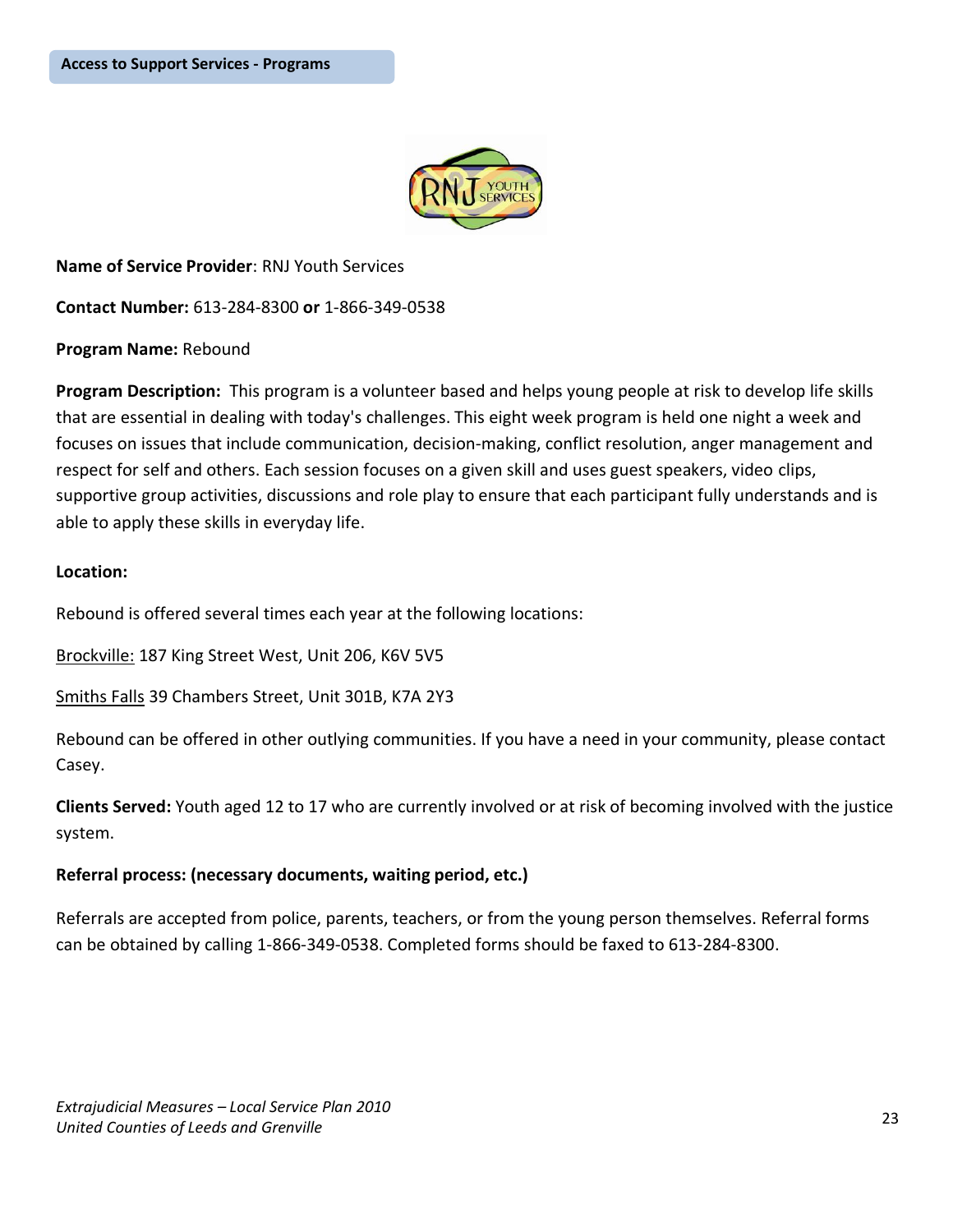

**Name of Service Provider**: RNJ Youth Services

**Contact Number:** (613) 342-4238 **or** 1-866-349-0539

**Program Name:** Conferencing

**Program Description:** According to the Youth Criminal Justice Act, Section 19(2), *"The mandate of a conference may be, among other thing, to give advice on appropriate extrajudicial measures, conditions for judicial interim release, sentences, including the review of sentences, and reintegration plans."*

**Location:** Conferences are offered in conjunction with the Youth Justice Committee, and are generally convened at the Court House. However, they can be convened in any community within the counties of Leeds and Grenville.

**Clients Served:** Youth aged 12 to 17 who are currently involved with the justice system.

## **Referral process: (necessary documents, waiting period, etc.)**

Conferences may be convened (or caused to be convened) by: A youth justice court judge, the provincial director, a police officer, a justice of the peace, a prosecutor or a youth worker. Please contact our office if you feel a youth justice conference would be of assistance.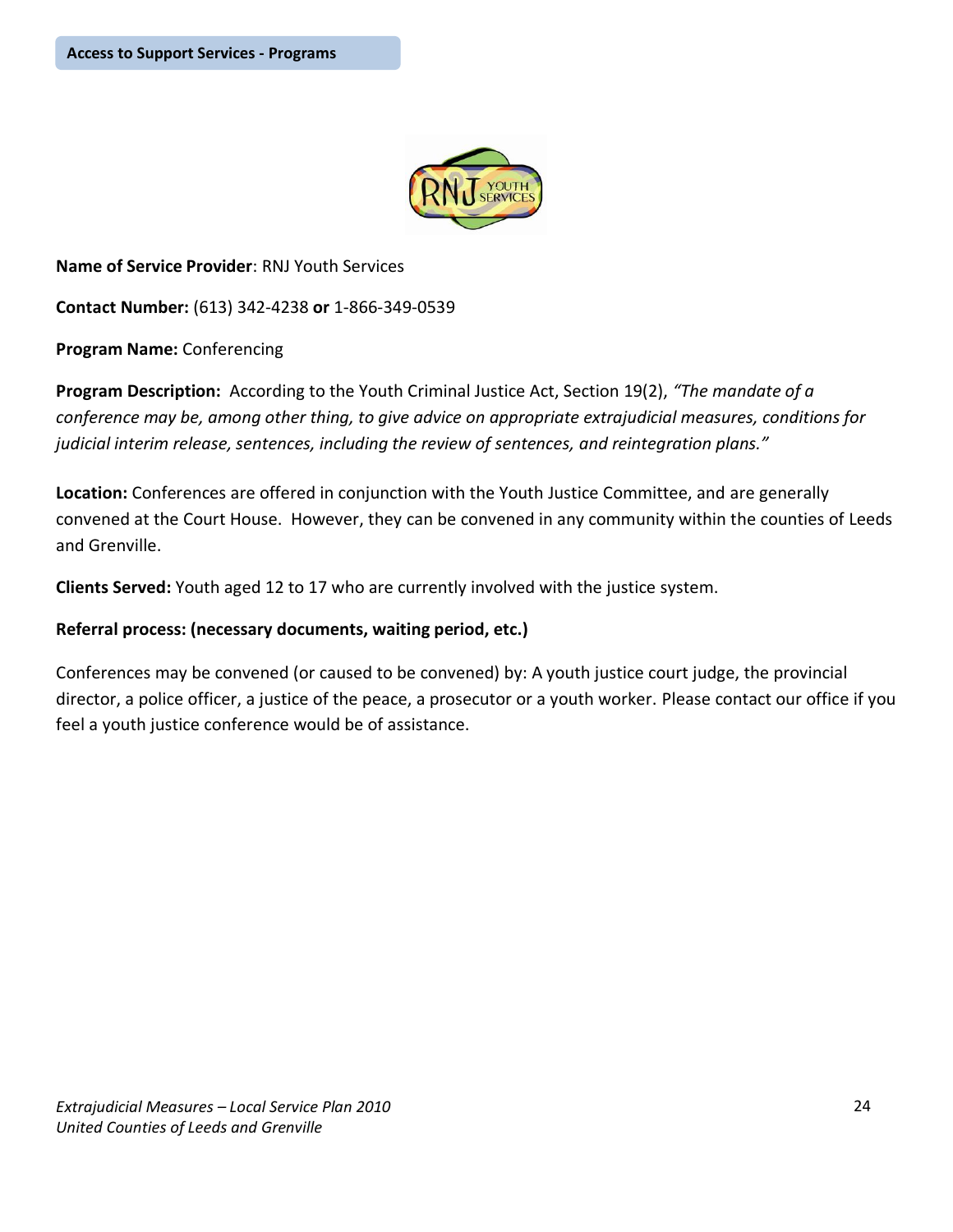





**Name of Service Provider(s)**: RNJ Youth Services, Catholic District School Board of Eastern Ontario, Upper Canada District School Board

## **Contact Numbers:**

Catholic District School Board 613-258-7757 Upper Canada District School Board 613-925-3244 **Program Name:** A.B.L.E. (Alternative Behaviour Learning Environment)

**Program Description:** A.B.L.E is a program which assists students who have been involved in frequent or long term difficulties at school due to their behaviour. The A.B.L.E program will help to refocus students' attitudes and energy into a more positive and successful experience at school and in the community by working on identified academic and non-academic goal areas. Students attend the A.B.L.E. site for 5-20 days during which time they remain a pupil of their home school.

## **Location:**

| Prescott (UCDSB Site): 490 Jessup Street                               | Phone: 613-925-1834 |
|------------------------------------------------------------------------|---------------------|
| Smiths Falls (CDSBEO Site): 30 McGill Street North Phone: 613-283-6101 |                     |
| Smiths Falls (UCDSB Site): 10 Ontario Street                           | Phone: 613-283-5418 |

**Clients Served:** Youth aged 12-17 from both the Upper Canada District School Board as well as the Catholic District School Board of Eastern Ontario.

## **Referral process: (necessary documents, waiting period, etc.)**

Referrals come from Special Services Counsellors/Behaviour Consultant to the Regional Superintendents of Education who then contact the A.B.L.E site team.

#### **Follow up/Monitoring Process:**

While students are attending A.B.L.E, frequent meetings are held with staff from their home school to review and modify goals. The transition back to the home school is part of the reintegration plan, and is a critical part of the process. A support system at the home school is monitored to ensure the student's transition is successful.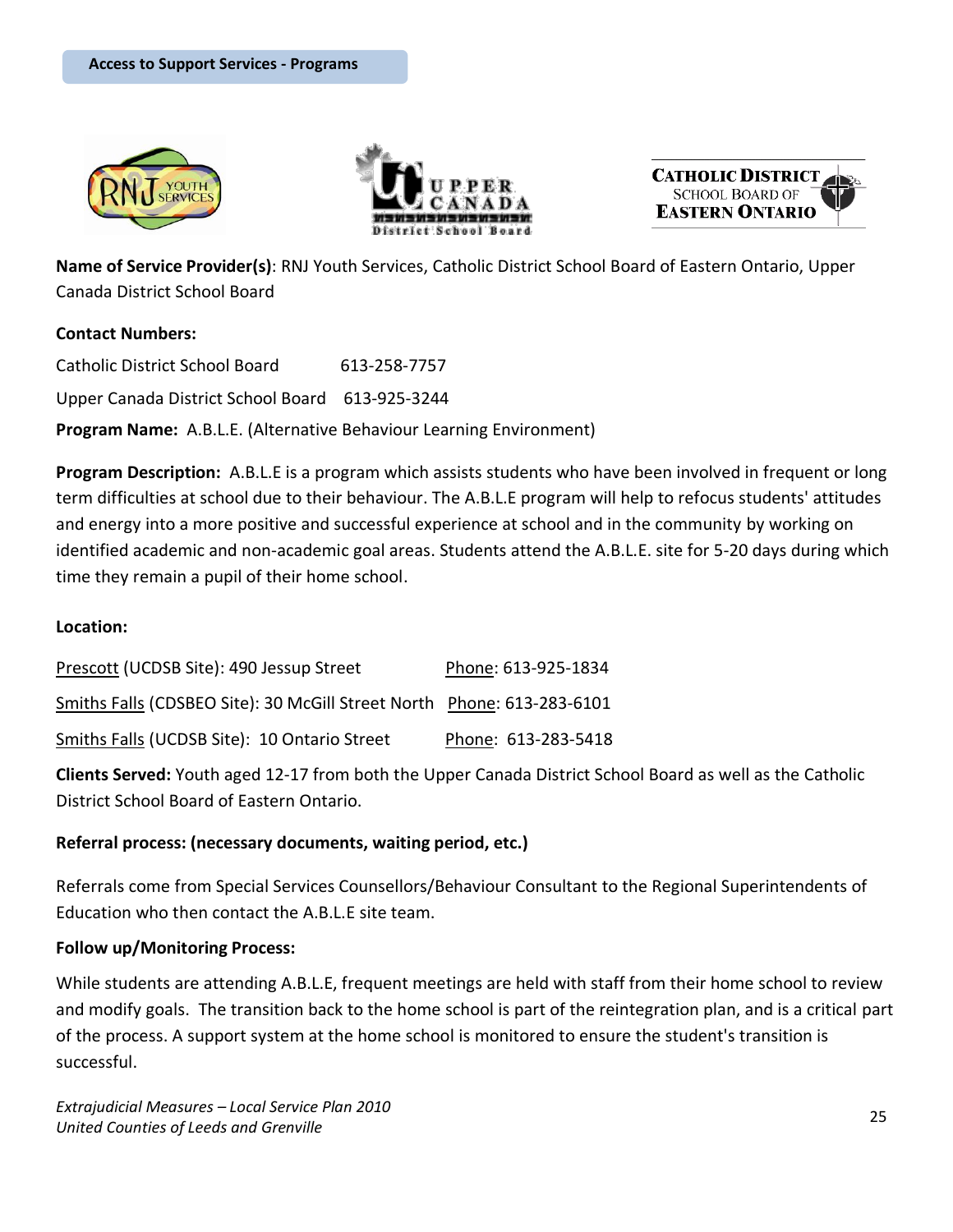

**Name of Service Provider**: Catholic District School Board of Eastern Ontario

**Contact Number:** 613-258-7757 (Board Office)

**Role:**

- Provide consultation services to school teams, students, parents for students requiring social, emotional and behaviour services
- Partner and promote partnerships with community services
- Facilitate the links for students to community treatment programs, alternative programs
- Participate on community committees that enhance services for children and youth and their families

**Location:** The Catholic District School Board serves students in the counties of Leeds, Grenville, Lanark, Stormont, Dundas, Glengarry, Prescott and Russell.

**Clients Served:** The Catholic District School Board hosts students from Kindergarten through grade 12

**Referral process:** If the student is already registered in a school, it is suggested that contact be made with both the school principal and Sue Giff. If the student is new to the area and not presently attending school, contact can be made directly with Sue who can assist the student in registering.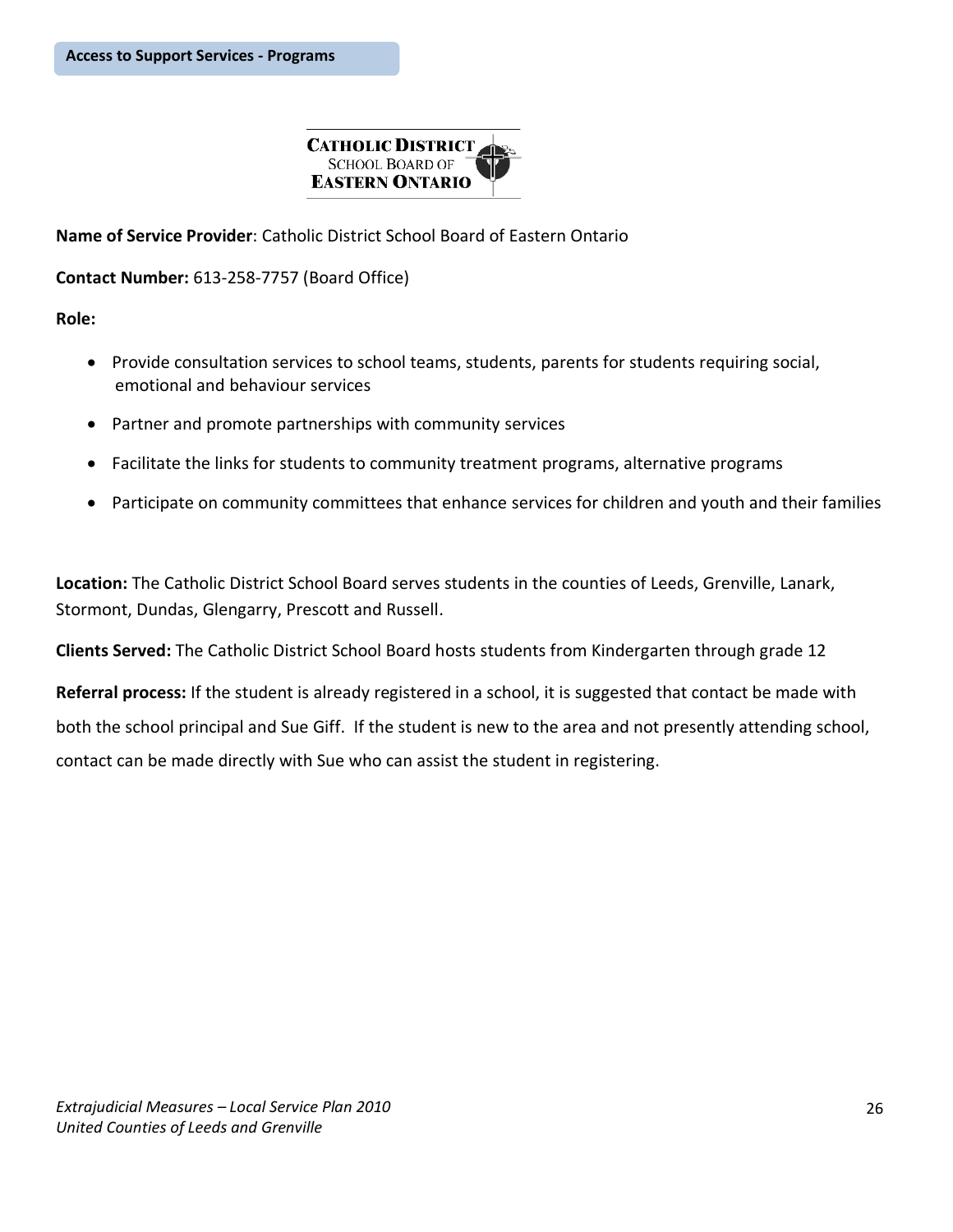

**Name of Service Provider**: Upper Canada District School Board (UCDSB)

**Contact Number:** 613-342-0371 (Board Office)

**Role:** Special Services Counsellors with the UCDSB:

- assist at risk youth and their families to access services and supports in both the Community and School environment.

- service students exhibiting mental health, behavioural and attendance concerns

- initiate and facilitate Alternative School Placement opportunities
- liaise and collaborate with Community Partners.

**Location:** The Upper Canada District School Board serves students in the counties of Leeds, Grenville, Lanark, Stormont, Dundas, and Glengarry.

**Clients Served:** The Upper Canada District School Board hosts students from Kindergarten through grade 12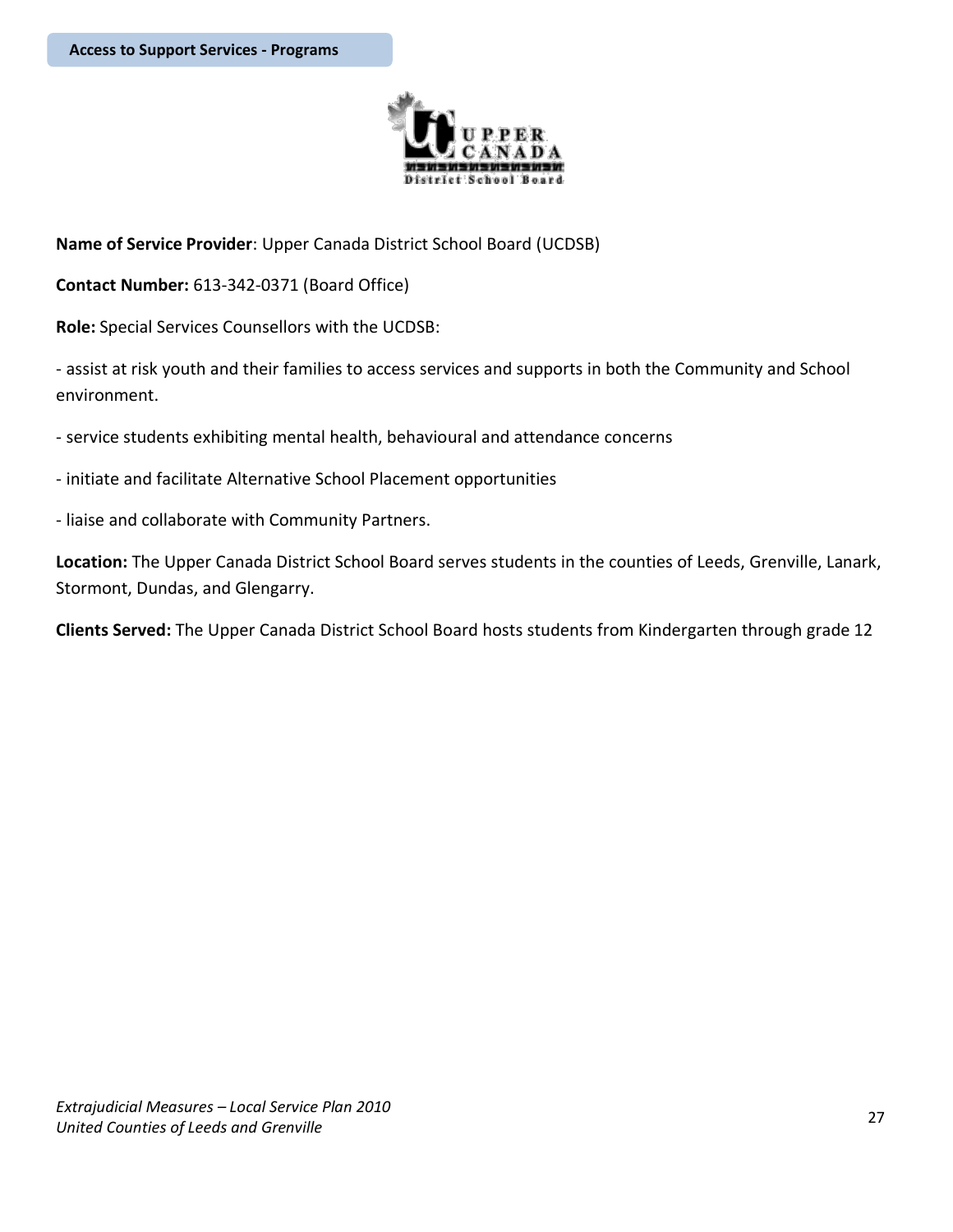

**Name of Service Provider:** TriCounty Addiction Services

**Contact Number:** 613-345-7453

**Program Name**: Crisis Outreach Response

**Program Description:** Assessment, individual and family counselling, and referral for persons (including youth) troubled by concurrent addiction and mental health concerns, crises and involvement with (or at risk of becoming involved with) the criminal justice system.

**Location:** Brockville office serves Leeds and Grenville

**Clients Served**: For youth – those ages 16 and older, per program description

**Referral process:** For assessment, crisis intervention, and counselling services, a young person can phone the TriCounty Addiction Services reception/intake at 613-345-7453 and/or directly to Sandra Bloxham

**Follow up/Monitoring Process:** For youth involved with the justice system, their consent may be obtained to enable consultation, monitoring and follow up with a TriCAS counsellor.

**Other information:** Family members concerned about a young person in such circumstances may seek assistance independently from the youth.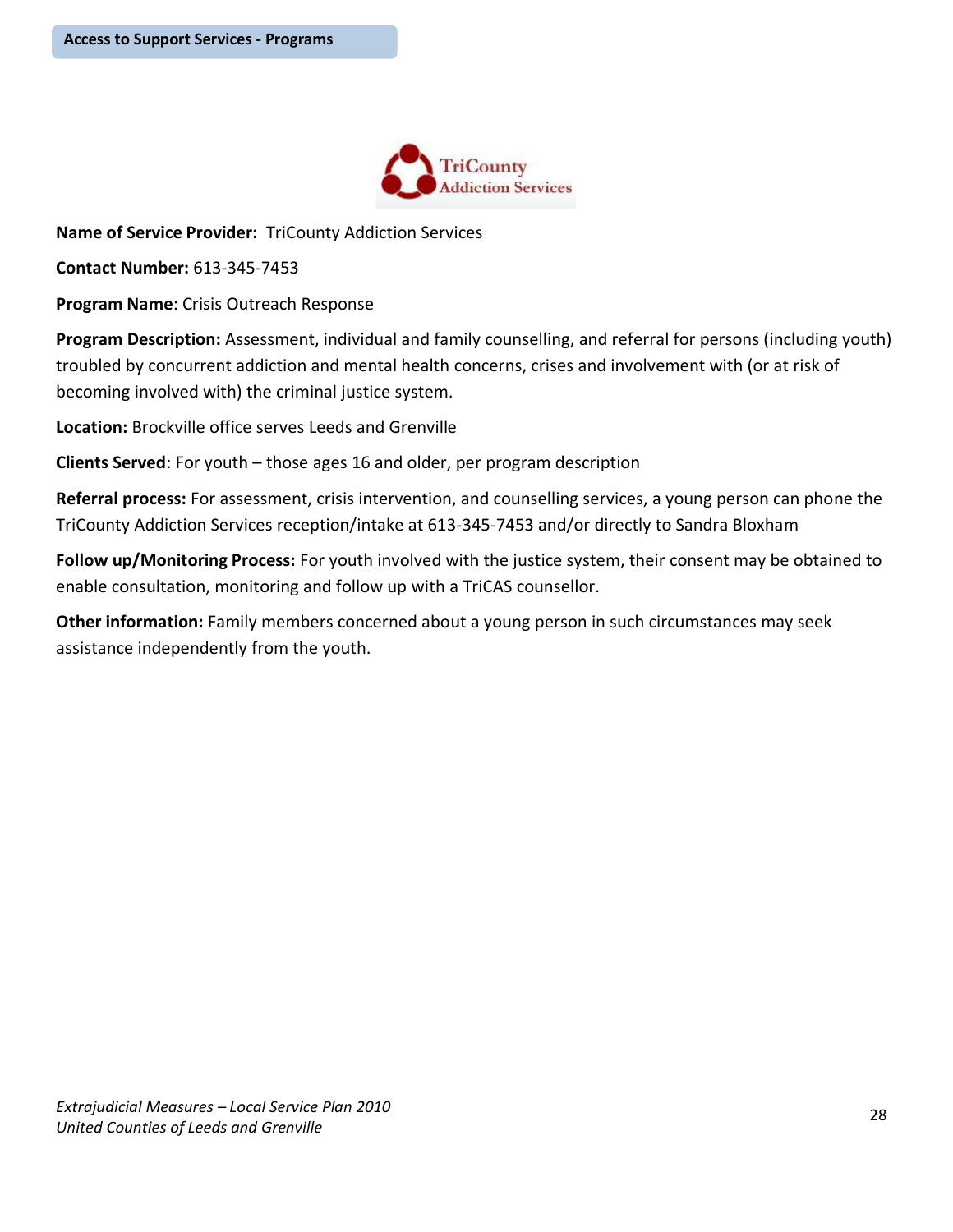

**Name of Service Provider:** TriCounty Addiction Services

**Contact Number:** 613-345-7453

**Program Name**: Concurrent Disorders Program (Leeds and Grenville)

**Program Description:** Assessment, individual, family and small group counselling. Referral as needed for individuals who are concerned about their co-occurring abuse of alcohol, drugs or other addictive behaviours when accompanied by mental health problems. Services may be provided to family members of such persons independent from the person themselves.

**Location:** Brockville office serves Leeds and Grenville

**Clients Served**: Persons of all ages

**Referral process:** Concerned persons initiate contact with TriCAS' Reception/Intake staff. An opportunity may be offered to attend an orientation session, usually within one week of initiating contact, or to consult directly with Cliff Redman (Addictions Counsellor).

**Follow up/Monitoring Process:** Assessment services are usually followed by offers to engage in ongoing individual and/or group counselling. Follow up to such continuing services can be had by the involved person providing consent to enable consultation with others, agencies, etc.

**Other information:** These services at TriCAS are usually accessed by persons of 18 years of older. Younger persons may wish to consult with children's mental health services initially.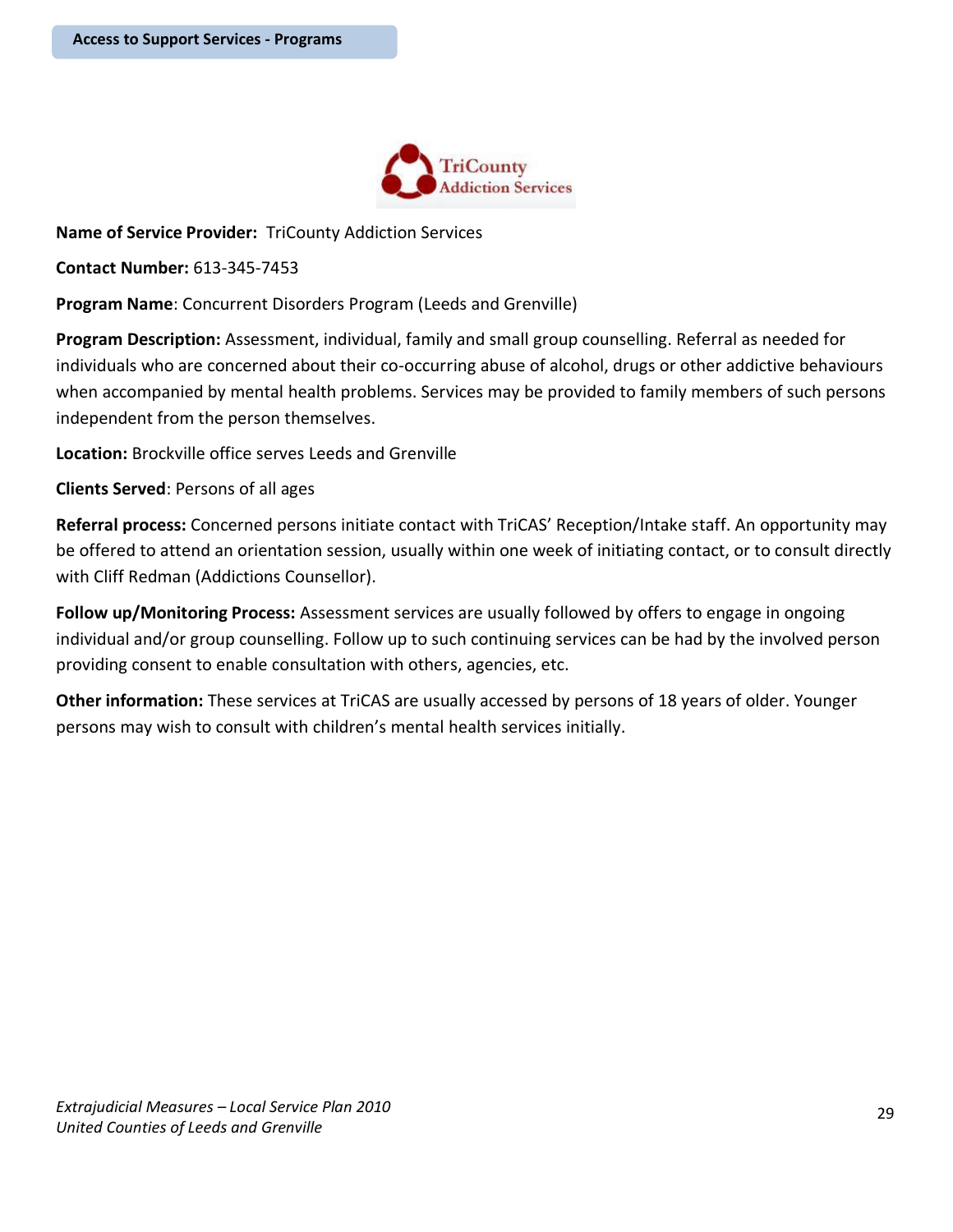

**Name of Service Provider:** TriCounty Addiction Services

**Contact Number: 613**-345-7453

**Program Name**: Problem Gambling - Youth

**Program Description:** Assessment, individual and family counselling for youth troubled by their own problem gambling and/or that of family members. Also, education and awareness presentations to groups about youth problem gambling.

**Location:** Smiths Falls and Brockville

**Clients Served**: Youth – per program description

**Referral process:** For assessment and counselling services, youth initiates a call to TriCAS Reception/Intake 613-345-7453 (Brockville) 613-283-7723 (Smiths Falls) and/or directly to Brenda Cullen. Requests for education and awareness presentations go directly to Brenda.

**Follow up/Monitoring Process:** For youth involved with the justice system, their consent may be obtained to enable consultation, monitoring and follow up with a TriCAS counsellor.

**Other information:** Youth presenting with concerns about problem gambling may also seek assistance with co-occurring mental health or substance abuse problems. Family members of youth in such circumstances may seek assistance independently from the youth.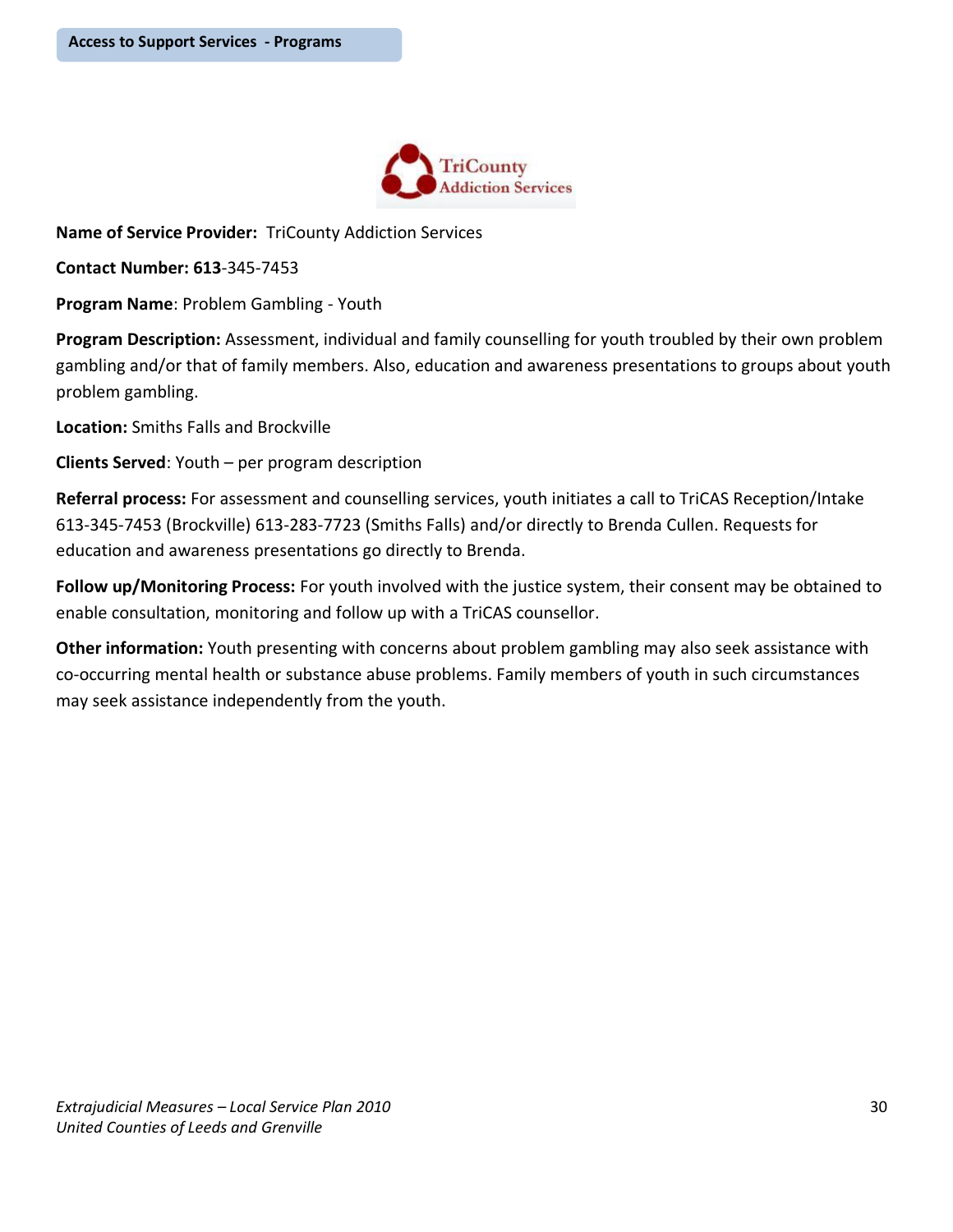#### **Name of Service Provider**: St. Lawrence Youth Association

**Contact Number:** 613-384-4869

**Program Name:** Community Support Specialist Team

#### **Program Description:**

The Community Support Services Program offers intensive, short-term and flexible support to youth and their families. The program is for youth who are at risk of being placed in more restrictive residential settings such as secure custody, or who need support in being reintegrated to the community from residential settings.

- Individual treatment plans
- Counselling services: cognitive-behavioral strategies, problem solving and communication skills, Teaching Family Model program, cognitive self-change skills, and life skills for youth and family
- Liaisons with community agencies including probation services, schools and Children's Aid Societies
- Advocacy for youth and their families
- Assist youth to become involved in pro-social activities and to develop coping strategies
- Explore employment and educational choices with youth to assist them in choosing pro-social options
- 24/7 on call crisis service

**Location:** S**e**rves six county regions including Lanark and Leeds & Grenville, Hastings, Prince Edward, Lennox & Addington, Frontenac.

**Clients Served:** Youth 12 to 18+ who are involved with the justice system

**Referral process:** Are made only by probation officers or youth court.